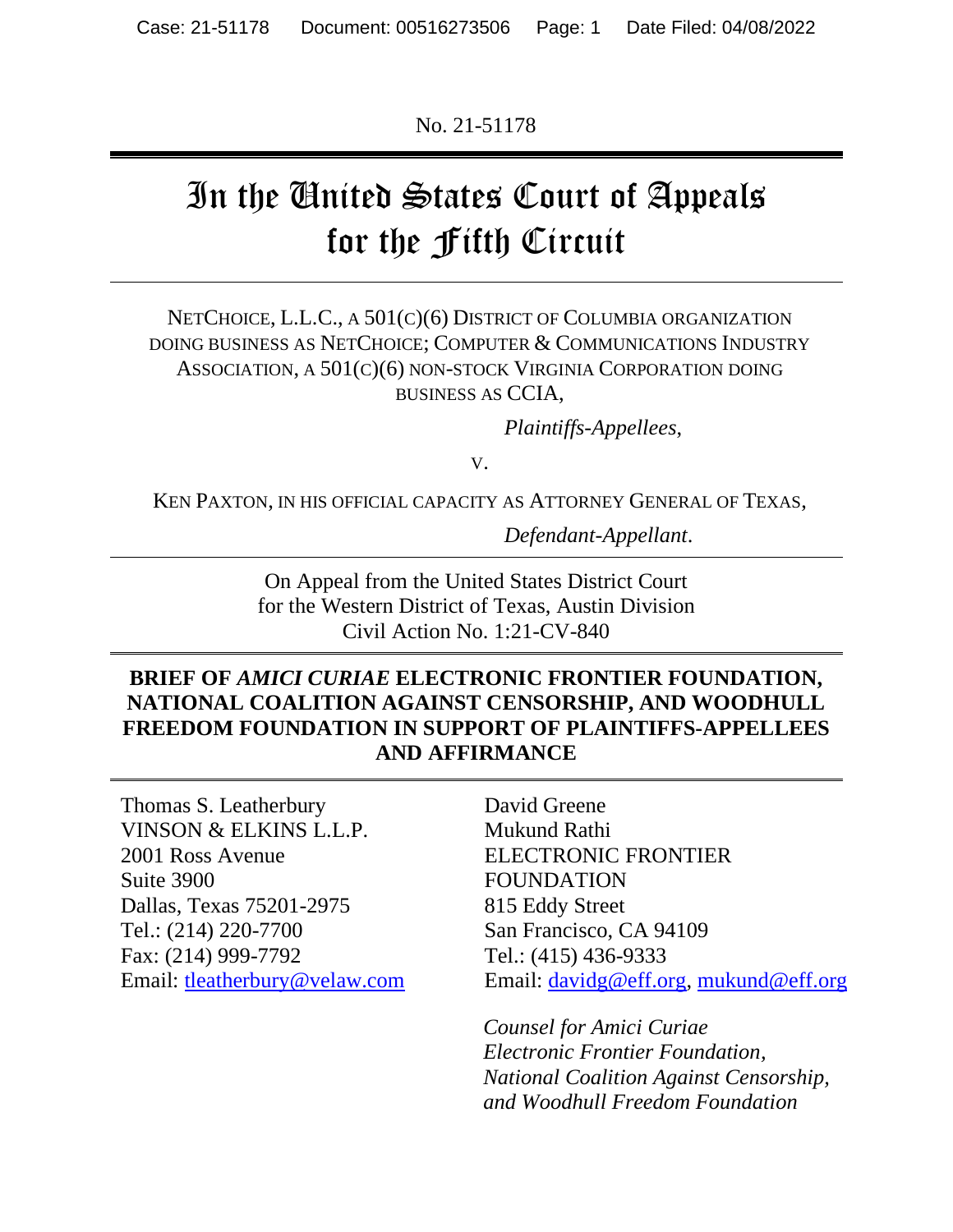#### **SUPPLEMENTAL STATEMENT OF INTERESTED PARTIES**

Pursuant to this Court's Rule 28.2.1, the undersigned counsel of record for *amicus curiae* certify that the following additional persons and entities have an interest in the outcome of this case:

- 1. Electronic Frontier Foundation, *amicus curiae*. *Amicus curiae* is a nonprofit organization recognized as tax exempt under Internal Revenue Code  $\S$  501(c)(3). It has no parent corporation and no publicly held corporation owns 10 percent or more of their stock.
- 2. National Coalition Against Censorship, *amicus curiae*. *Amicus curiae* is a nonprofit organization recognized as tax exempt under Internal Revenue Code  $\S$  501(c)(3). It has no parent corporation and no publicly held corporation owns 10 percent or more of their stock.
- 3. Woodhull Freedom Foundation, *amicus curiae*. *Amicus curiae* is a nonprofit organization recognized as tax exempt under Internal Revenue Code  $\S$  501(c)(3). It has no parent corporation and no publicly held corporation owns 10 percent or more of their stock.
- 4. David Greene, attorney for *amici curiae*.
- 5. Mukund Rathi, attorney for *amici curiae*.
- 6. Thomas S. Leatherbury, attorney for *amici curiae*.

Dated: April 8, 2022 /s/ David Greene

David Greene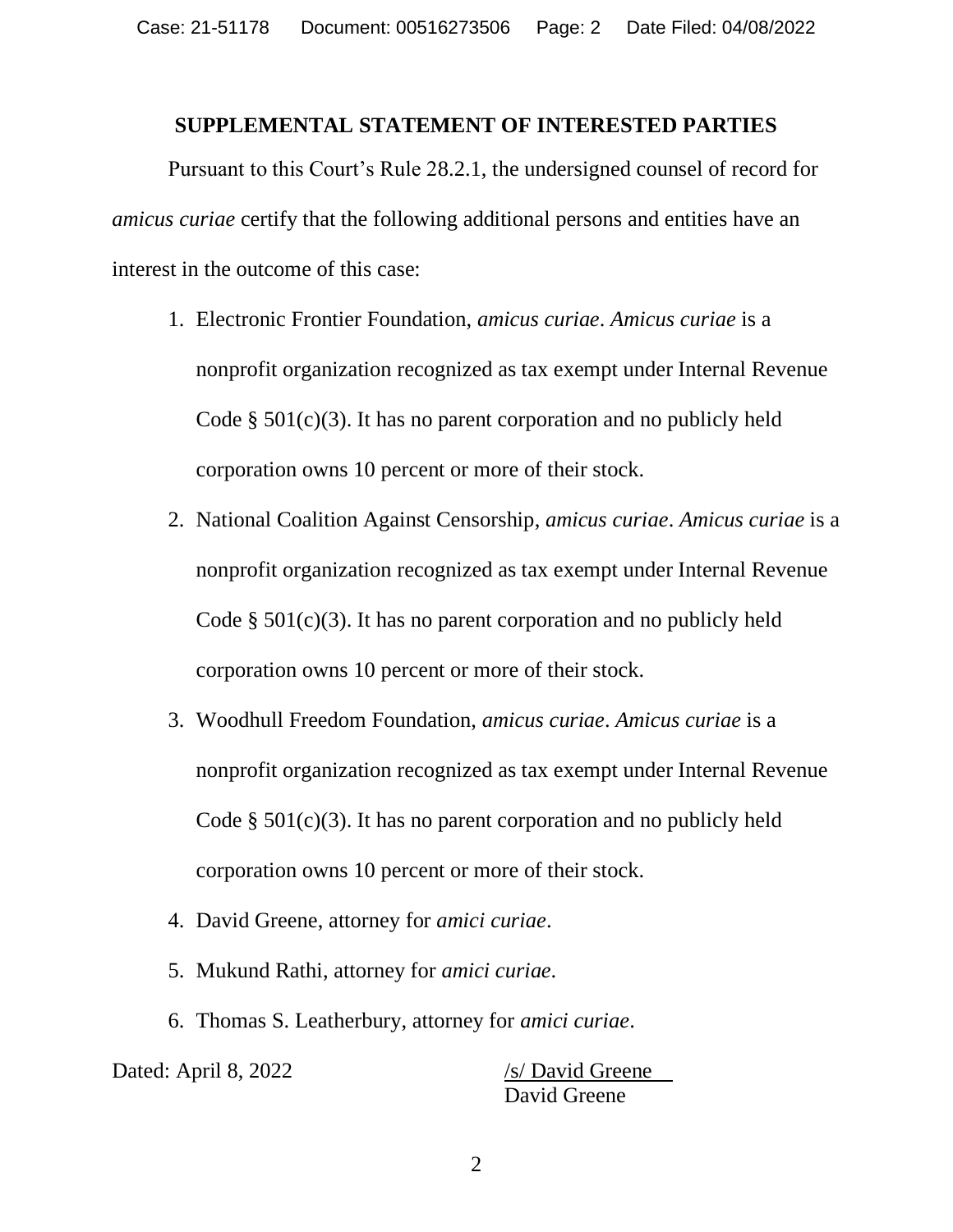*Counsel for Amici Curiae Electronic Frontier Foundation, National Coalition Against Censorship, and Woodhull Freedom Foundation*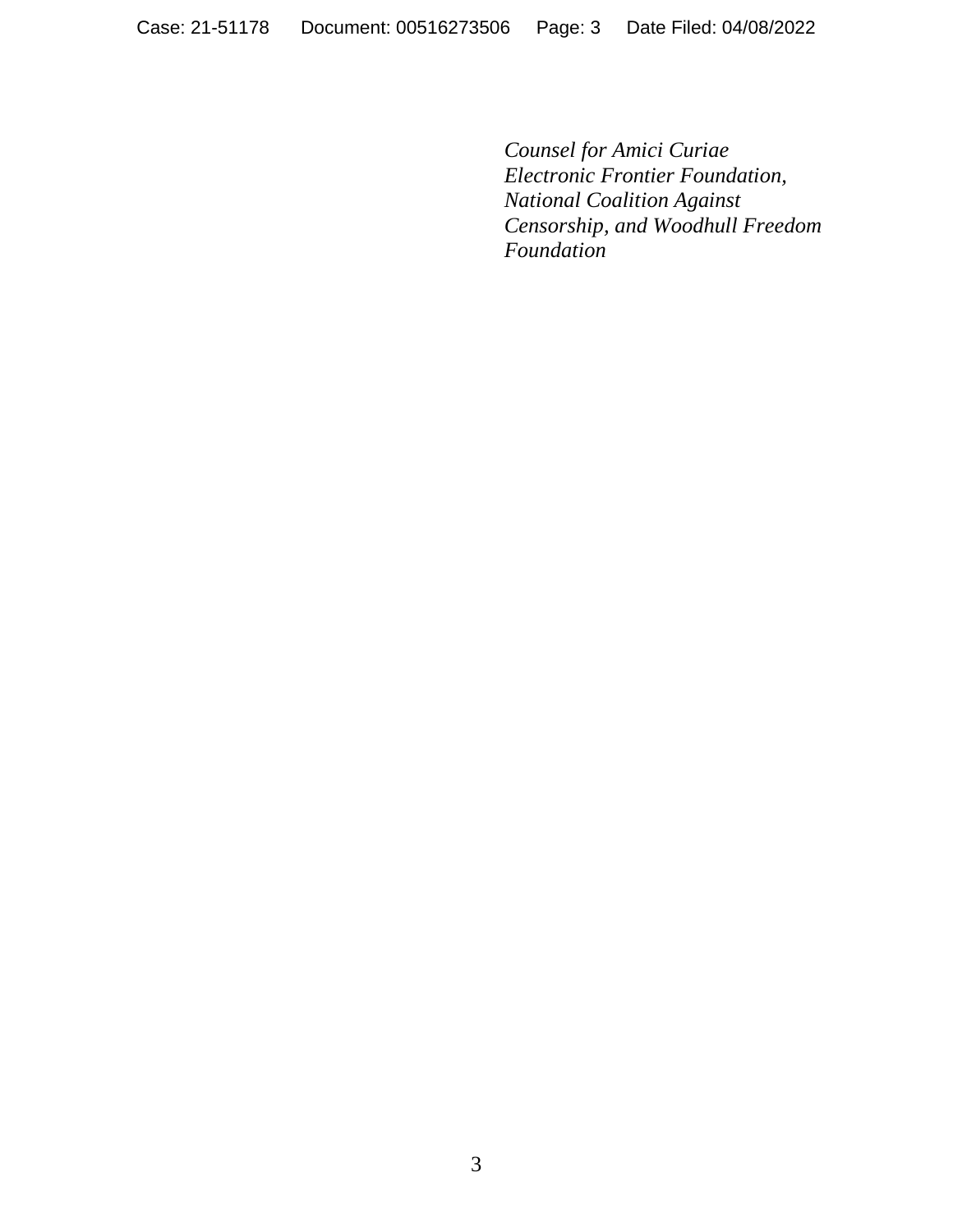# **TABLE OF CONTENTS**

|                |             | SUPPLEMENTAL STATEMENT OF INTERESTED PARTIES 2                                                                |
|----------------|-------------|---------------------------------------------------------------------------------------------------------------|
|                |             |                                                                                                               |
|                |             |                                                                                                               |
|                |             |                                                                                                               |
|                |             |                                                                                                               |
| $\mathbf{I}$ . |             | INTERNET USERS ARE BEST SERVED BY THE<br>AVAILABILITY OF BOTH UNMODERATED AND                                 |
|                |             | A. Moderated Platforms Serve the Interests of Users and the                                                   |
|                |             | B. HB 20 Will Destroy the Many Online Communities that                                                        |
|                | $C_{\cdot}$ | Moderation Means that Some User Content Will be                                                               |
|                |             | D. In Praise of the (Hypothetical) Unmoderated Platform25                                                     |
| II.            |             | <b>CURRENT CONSTITUTIONAL AND STATUTORY LAW</b><br>SUPPORT THE CO-EXISTENCE OF UNMODERATED AND<br>.26         |
|                |             | A. The First Amendment Protects a Service's Right to Curate                                                   |
|                | Β.          | Social Media Sites Are Similar to Newspapers' Opinion<br>Pages That Were Subject to the Right-of-Reply Law in |
|                | C.          | HB 20'S Reliance on the Size of a Platform's User Base                                                        |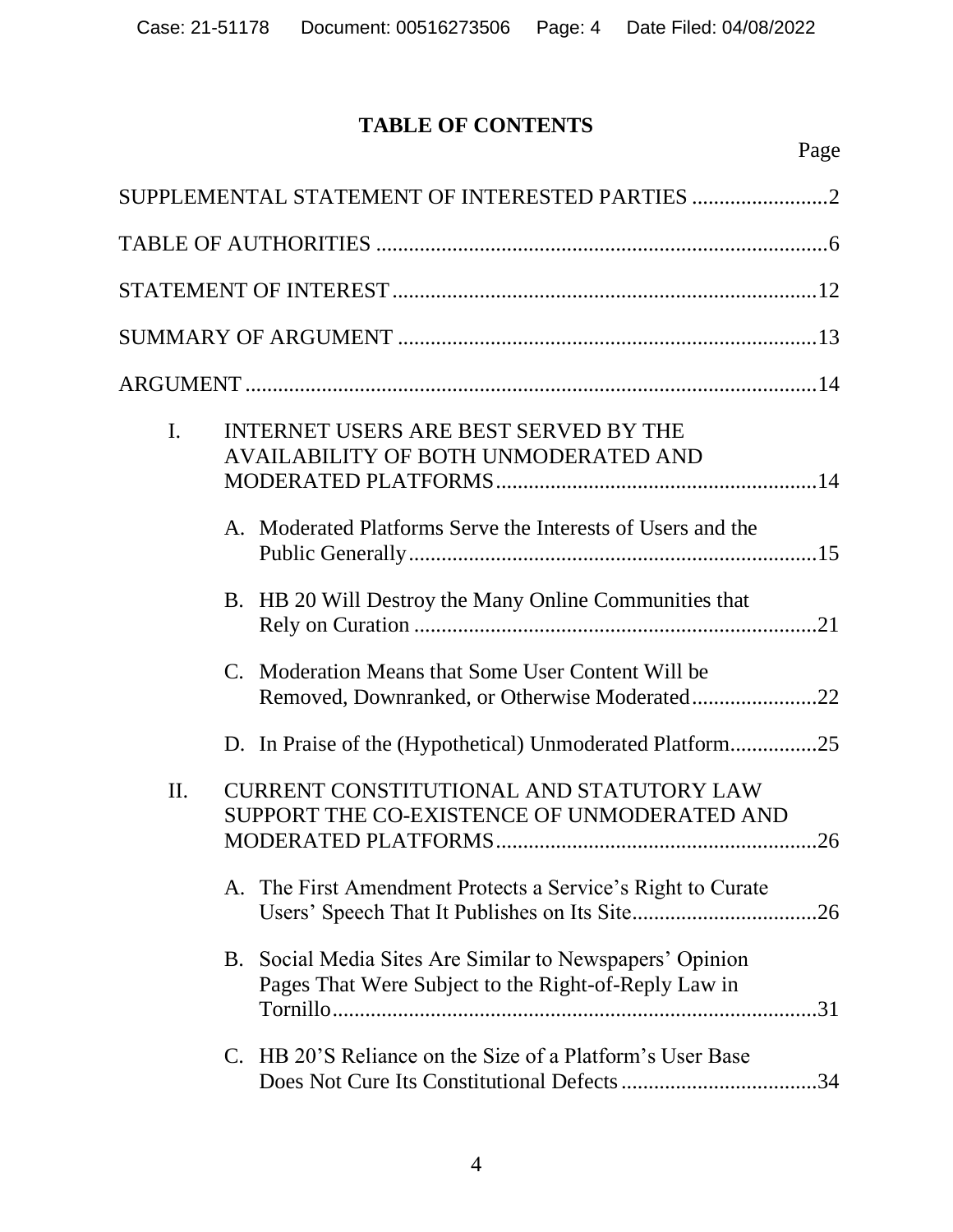|      | D. HB 20'S Publication Mandate Undermines Section 230 34                                                              |  |
|------|-----------------------------------------------------------------------------------------------------------------------|--|
| III. | INTERNET USERS ARE BEST SERVED BY VOLUNTARY<br><b>MEASURES FOR CONTENT MODERATION RATHER</b>                          |  |
|      | A. HB 20's Mandated Complaint and Disclosure Procedures<br>Are an Inseparable Part of The Law's Retaliatory Attack on |  |
|      | <b>B.</b> Governments May Use Non-Retaliatory Measures                                                                |  |
|      |                                                                                                                       |  |
|      |                                                                                                                       |  |
|      |                                                                                                                       |  |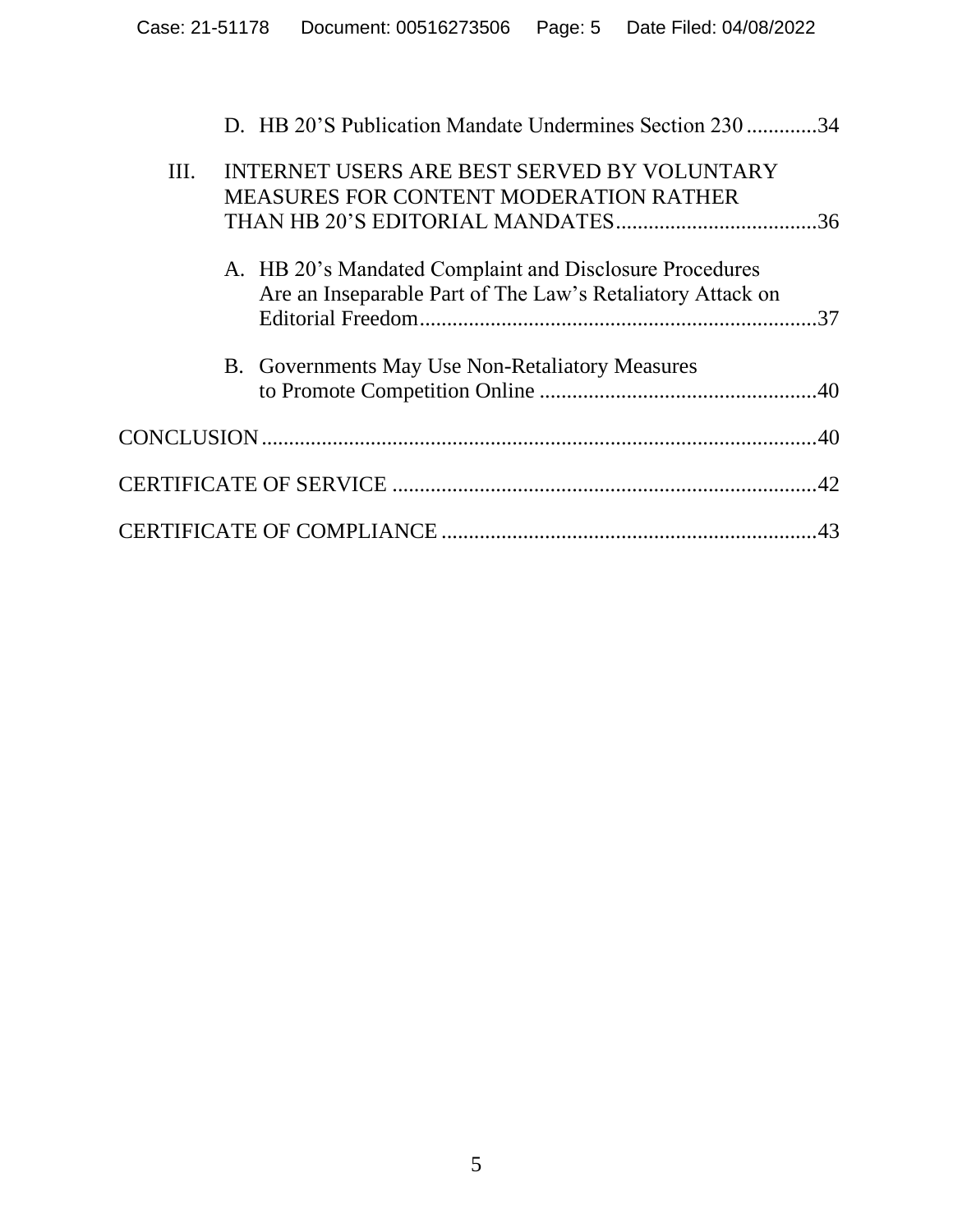# **TABLE OF AUTHORITIES**

Page

# *Cases*

| Assocs. & Aldrich Co. v. Times Mirror Co.,                                |
|---------------------------------------------------------------------------|
| Bantam Books, Inc. v. Sullivan,                                           |
| Barnes v. Yahoo!, Inc.,                                                   |
| Davison v. Facebook, Inc.,<br>370 F. Supp. 3d 621 (E.D. Va. 2019),        |
| DJ Lincoln Enters., Inc. v. Google, LLC,<br>No. 2:20-CV-14159,            |
| Dreamstime.com, LLC v. Google, LLC,<br>No. C 18-01910 WHA,                |
| Elonis v. United States,                                                  |
| e-ventures Worldwide, LLC v. Google, Inc.,<br>No. 214CV646FTMPAMCM,       |
| Florida Star v. B.J.F.,<br>491 U.S. 524 (1989)<br>34                      |
| Freedom Watch, Inc. v. Google, Inc.,<br>368 F. Supp. 3d 30 (D.D.C. 2019), |
| Green v. America Online,                                                  |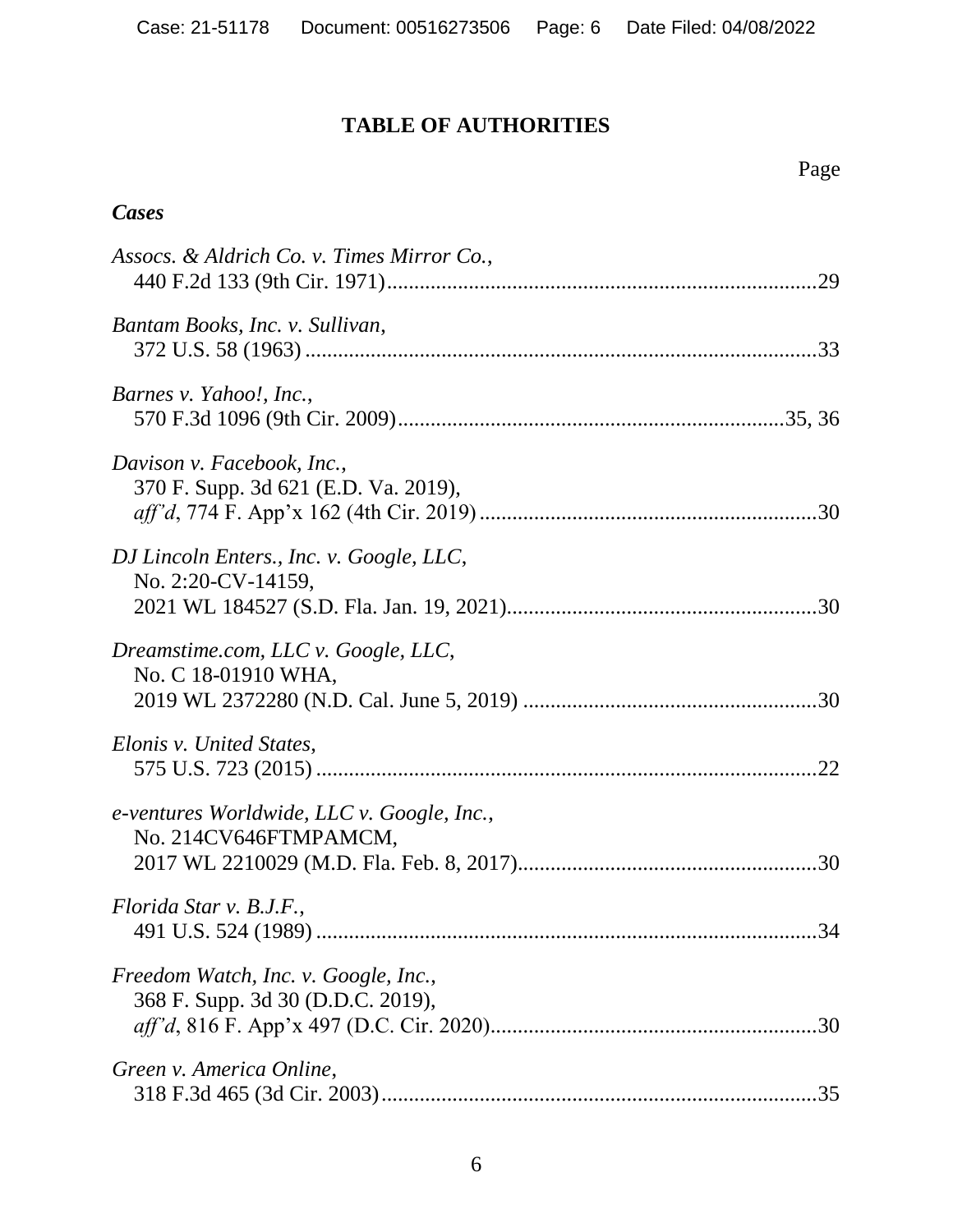| Hurley v. Irish-Am. Gay, Lesbian & Bisexual Grp. of Boston,                          |
|--------------------------------------------------------------------------------------|
| Janus v. American Federation of State, County, & Municipal<br>Employees, Council 31, |
| Klayman v. Zuckerberg,                                                               |
| La Tiejira v. Facebook, Inc.,                                                        |
| Langdon v. Google, Inc.,                                                             |
| Los Angeles v. Preferred Communications, Inc.,                                       |
| Manhattan Community Access Corp. v. Halleck,                                         |
| Masterpiece Cakeshop, Ltd. v. Colorado Civil Rights Comm'n,                          |
| McDonald v. Longley,                                                                 |
| Miami Herald Publishing Co. v. Tornillo,                                             |
| Minneapolis Star & Tribune Co. v. Minn. Comm'r of Revenue,                           |
| Nat'l Inst. of Family & Life Advocates v. Becerra,                                   |
| New York Times Co. v. Sullivan,                                                      |
| Packingham v. North Carolina,                                                        |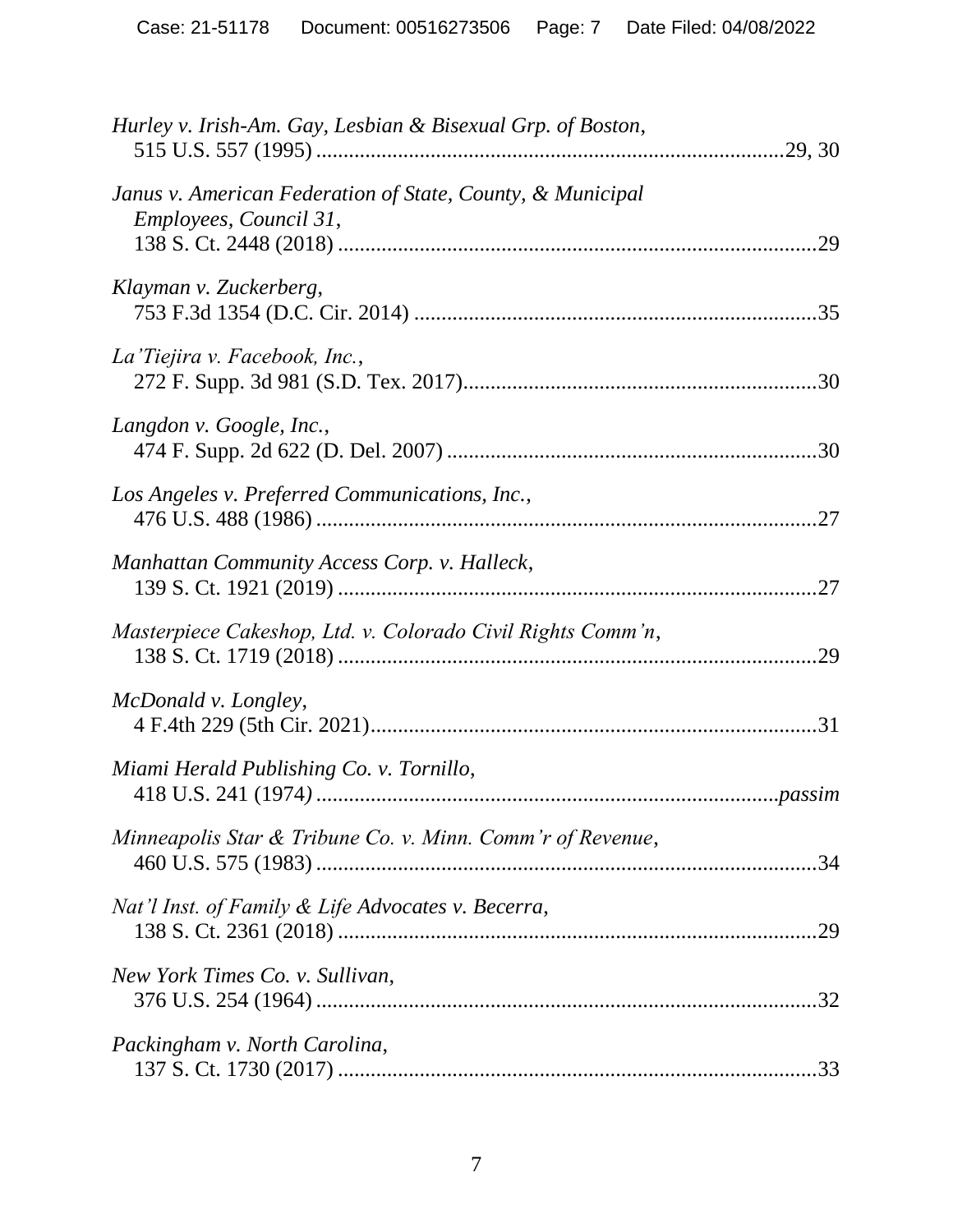| Prager Univ. v. Google LLC,                                                  |  |
|------------------------------------------------------------------------------|--|
| Reno v. Am. Civil Liberties Union,                                           |  |
| Smith v. California,                                                         |  |
| Twitter v. Paxton,                                                           |  |
| United States v. Alvarez,                                                    |  |
| Zeran v. America Online, Inc.,                                               |  |
| Zhang v. Baidu.com Inc.,                                                     |  |
| <b>Statutes</b>                                                              |  |
|                                                                              |  |
|                                                                              |  |
|                                                                              |  |
|                                                                              |  |
|                                                                              |  |
| <b>Other Authorities</b>                                                     |  |
|                                                                              |  |
| A Brief History of NSF and the Internet, National Science Foundation,        |  |
| A Note to Regulators, https://www.santaclaraprinciples.org/regulators/39, 40 |  |
|                                                                              |  |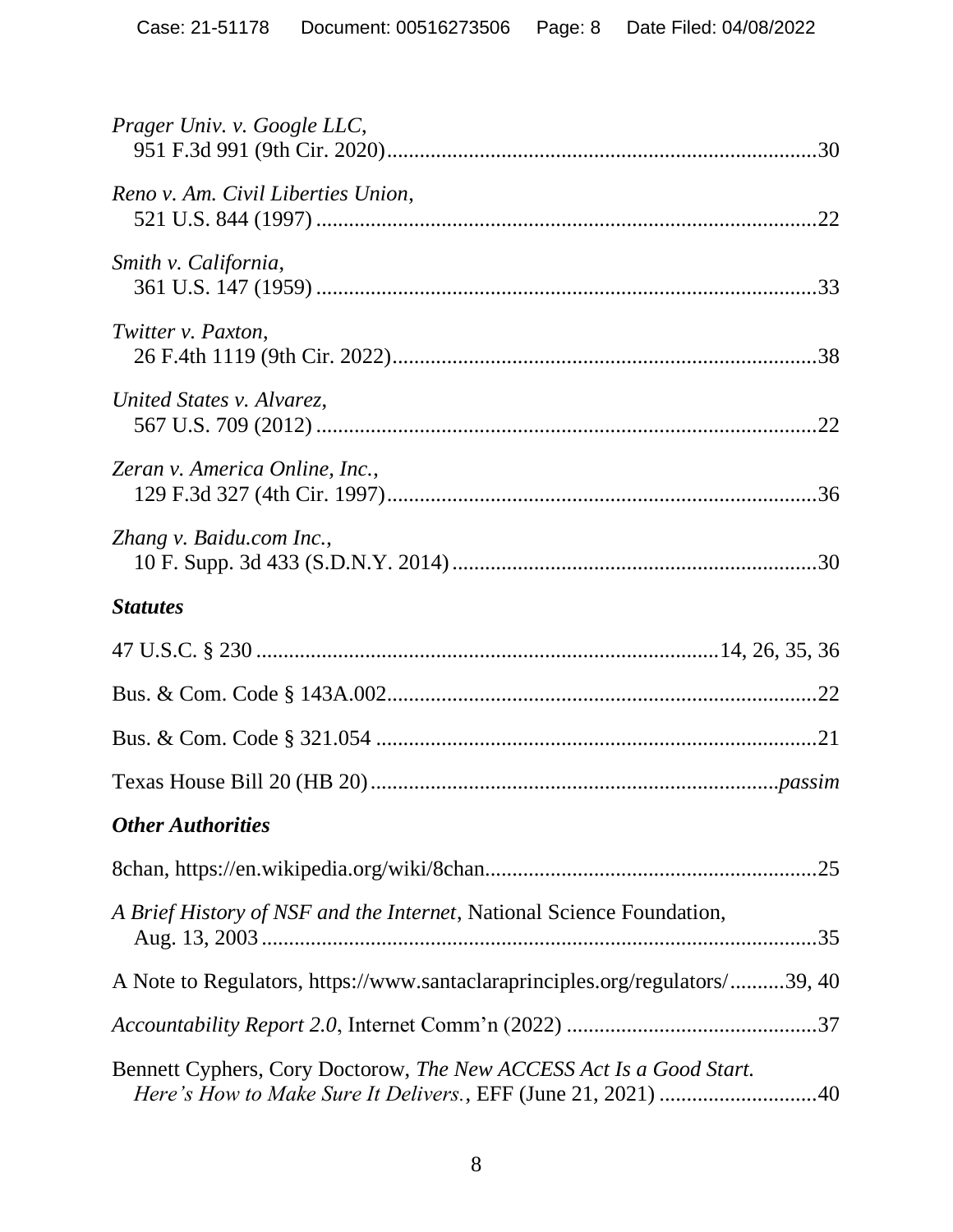| Comment on Evaluating the Competitive Effects of Corporate Acquisitions                                                               |     |
|---------------------------------------------------------------------------------------------------------------------------------------|-----|
|                                                                                                                                       |     |
|                                                                                                                                       |     |
| Danielle Blunt et al., <i>Posting Into The Void</i> , Hacking//Hustling, Oct. 202025                                                  |     |
| David Post, Opinion: A Bit of Internet History, or How Two Members of<br>Congress Helped Create a Trillion or so Dollars of Value,    |     |
|                                                                                                                                       |     |
| Eric Goldman and Jess Miers, Online Account/Terminations/Content<br>Removals and the Benefits of Internet Services Enforcing Their    |     |
| Eric Goldman, Content Moderation Remedies,                                                                                            | .23 |
| Facebook Treats Punk Rockers Like Crazy Conspiracy Theorists,                                                                         |     |
|                                                                                                                                       |     |
|                                                                                                                                       |     |
|                                                                                                                                       |     |
| Jack Shafer, The Op-Ed Page's Back Pages: A Press Scholar Explains<br>How the New York Times Op-Ed Page Got Started,                  |     |
| Jillian C. York & David Greene, How to Put COVID-19 Content<br><i>Moderation Into Context</i> , Brooking's TechStream, May 21, 202015 |     |
| Jillian C. York, Silicon Values: The Future of Free Speech Under                                                                      |     |
| Kevin Anderson, YouTube Suspends Egyptian Blog Activist's Account,                                                                    |     |
|                                                                                                                                       |     |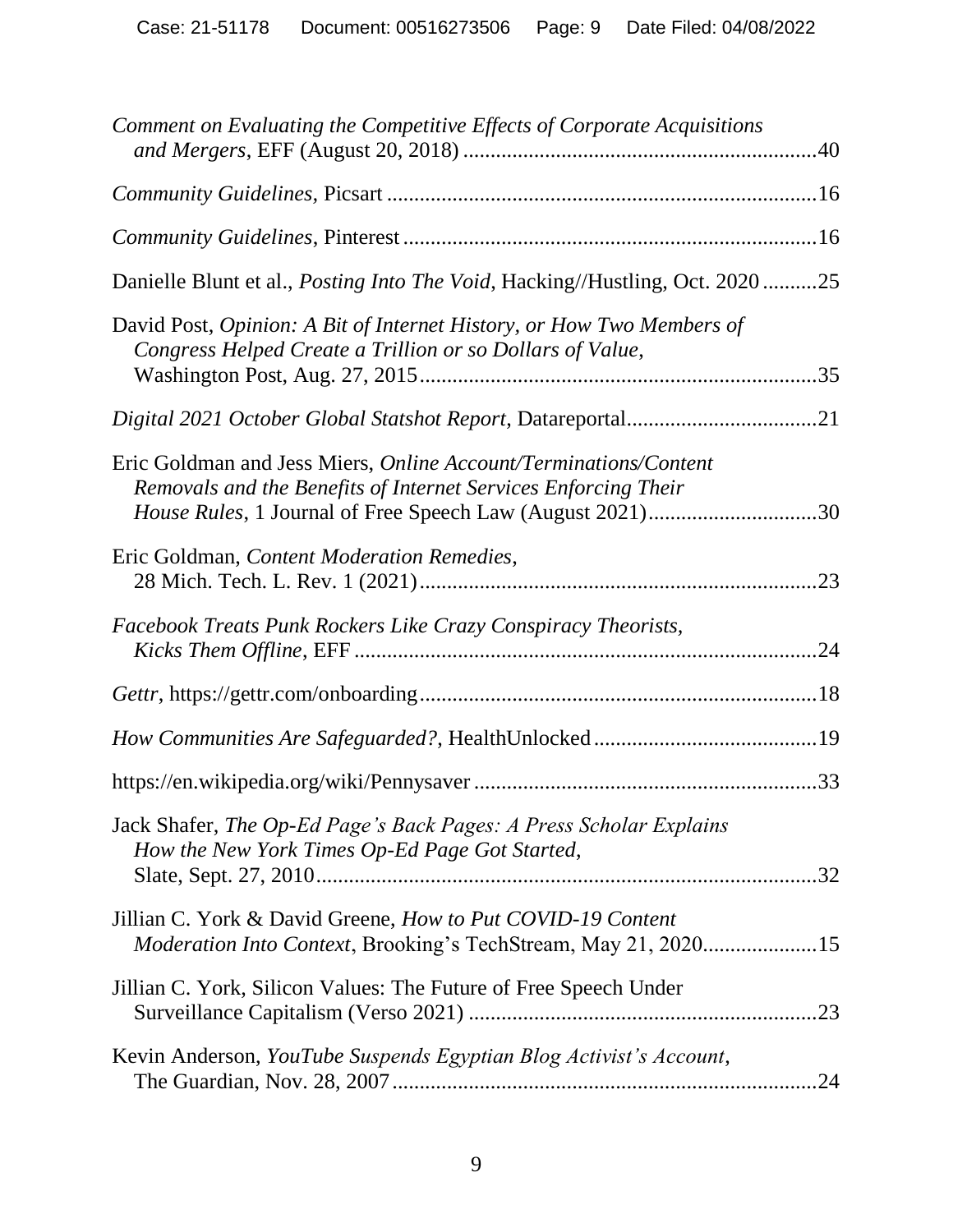| Letting the Sun Shine In: Transparency and Accountability in the                                                                       |  |
|----------------------------------------------------------------------------------------------------------------------------------------|--|
| Malachy Browne, YouTube Removes Videos Showing Atrocities in Syria,                                                                    |  |
| Megan Farokhmanesh, YouTube Is Still Restricting and Demonetizing<br>LGBT Videos—and Adding Anti-LGBT Ads to Some,                     |  |
|                                                                                                                                        |  |
| Michael J. Socolow, A Profitable Public Sphere: The Creation of the<br>New York Times Op-Ed Page,                                      |  |
| Mike Masnick, Masnick's Impossibility Theorem: Content Moderation                                                                      |  |
|                                                                                                                                        |  |
|                                                                                                                                        |  |
|                                                                                                                                        |  |
|                                                                                                                                        |  |
|                                                                                                                                        |  |
|                                                                                                                                        |  |
|                                                                                                                                        |  |
|                                                                                                                                        |  |
|                                                                                                                                        |  |
| Roblox Reports Fourth Quarter And Full Year 2021 Financial Results 17                                                                  |  |
| Ryan Mac, Instagram Censored Posts About One of Islam's Holiest<br><i>Mosques, Drawing Employee Ire, BuzzFeed News, May 12, 202124</i> |  |
| Santa Clara Principles, https://www.santaclaraprinciples.org/ 37, 38                                                                   |  |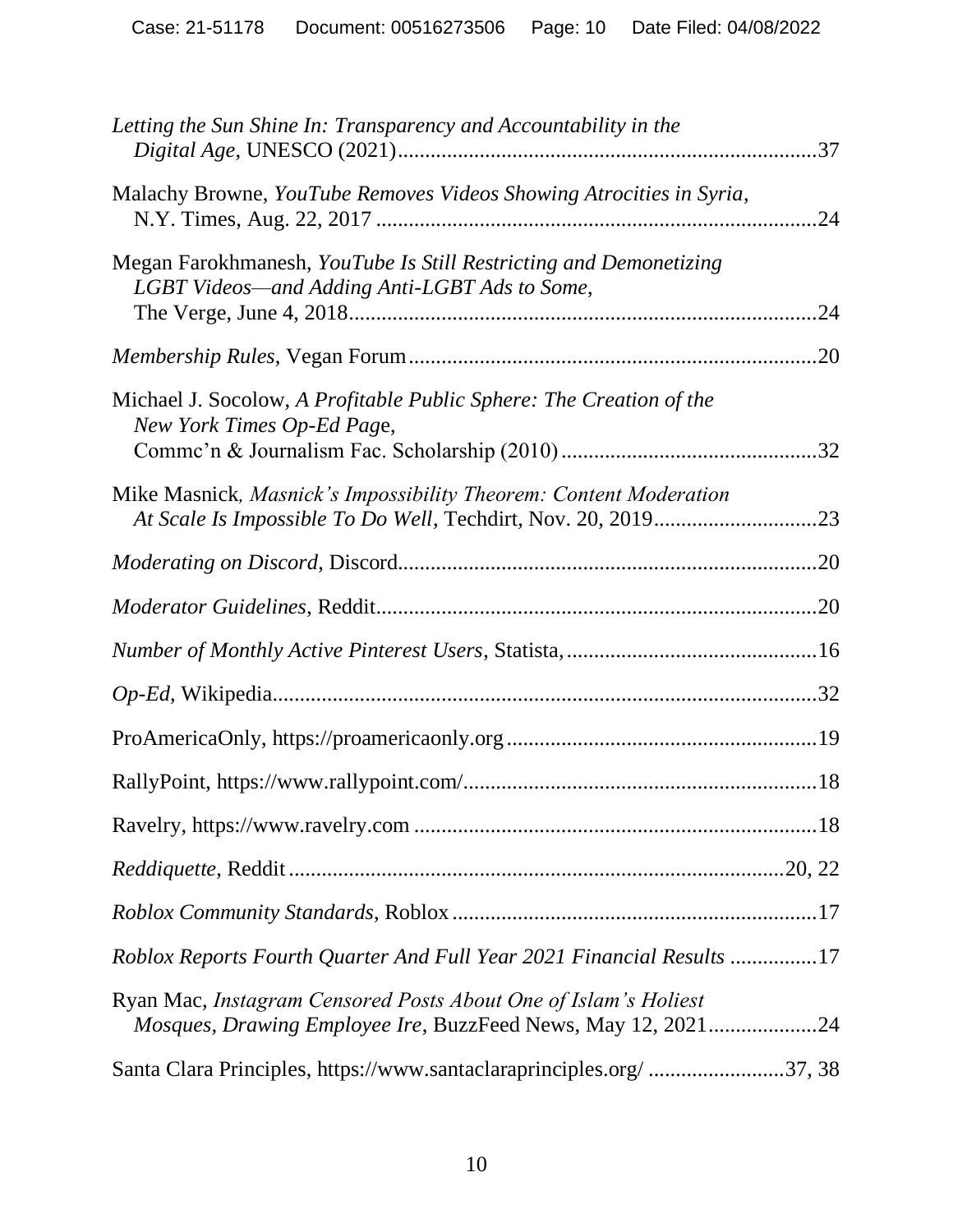| Taylor Wofford, Twitter Was Flagging Tweets Including the Word |  |
|----------------------------------------------------------------|--|
|                                                                |  |
|                                                                |  |
|                                                                |  |
| Website Terms and Conditions of Use and Agency Agreement,      |  |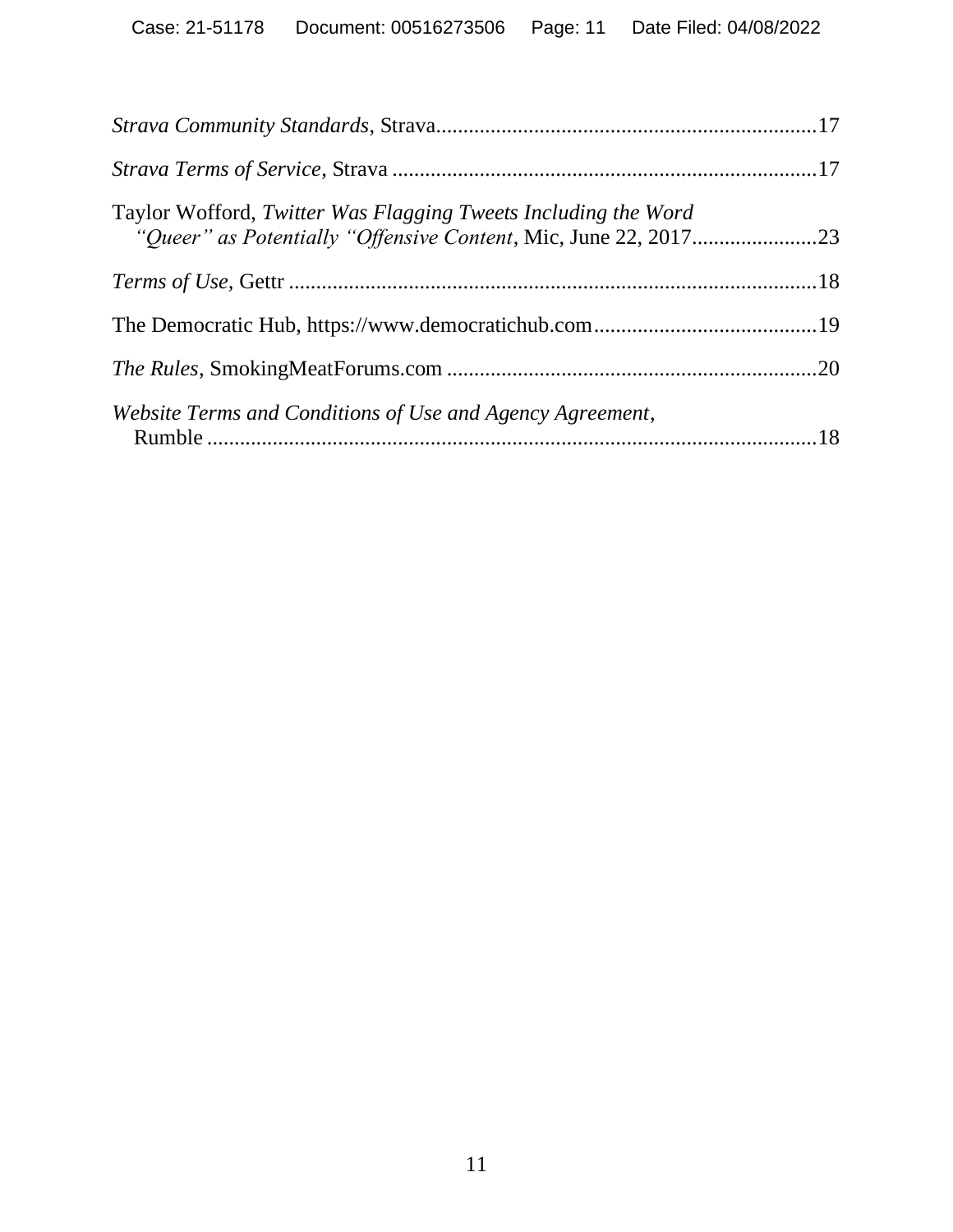#### **STATEMENT OF INTEREST**<sup>1</sup>

Amici curiae file this brief on behalf of a wide spectrum of internet users in the United States and around the world who rely on online intermediaries, including social media, to communicate with each other and to access information online. Many internet users are concerned about the power these intermediaries exercise over online discourse. Some users think social media platforms allow too much speech they consider harmful, while others think social media companies "moderate" too much of their users' speech. But all benefit from having diverse options available to them.

Electronic Frontier Foundation (EFF) has worked for more than 30 years to protect the rights of users to transmit and receive information online. On behalf of its more than 38,000 dues-paying members, EFF ensures that users' interests are presented to courts considering crucial online free speech issues.

The National Coalition Against Censorship (NCAC) is an alliance of more than 50 national non-profit literary, artistic, religious, educational, professional, labor, and civil liberties groups that are united in their commitment to freedom of expression. Since its founding, NCAC has worked to protect the First Amendment

<sup>&</sup>lt;sup>1</sup> Pursuant to Federal Rule of Appellate Procedure  $29(a)(4)(E)$ , no one except for Amici or their counsel authored this brief in whole or in part, or contributed money towards its preparation. All parties consent to the filing of this brief.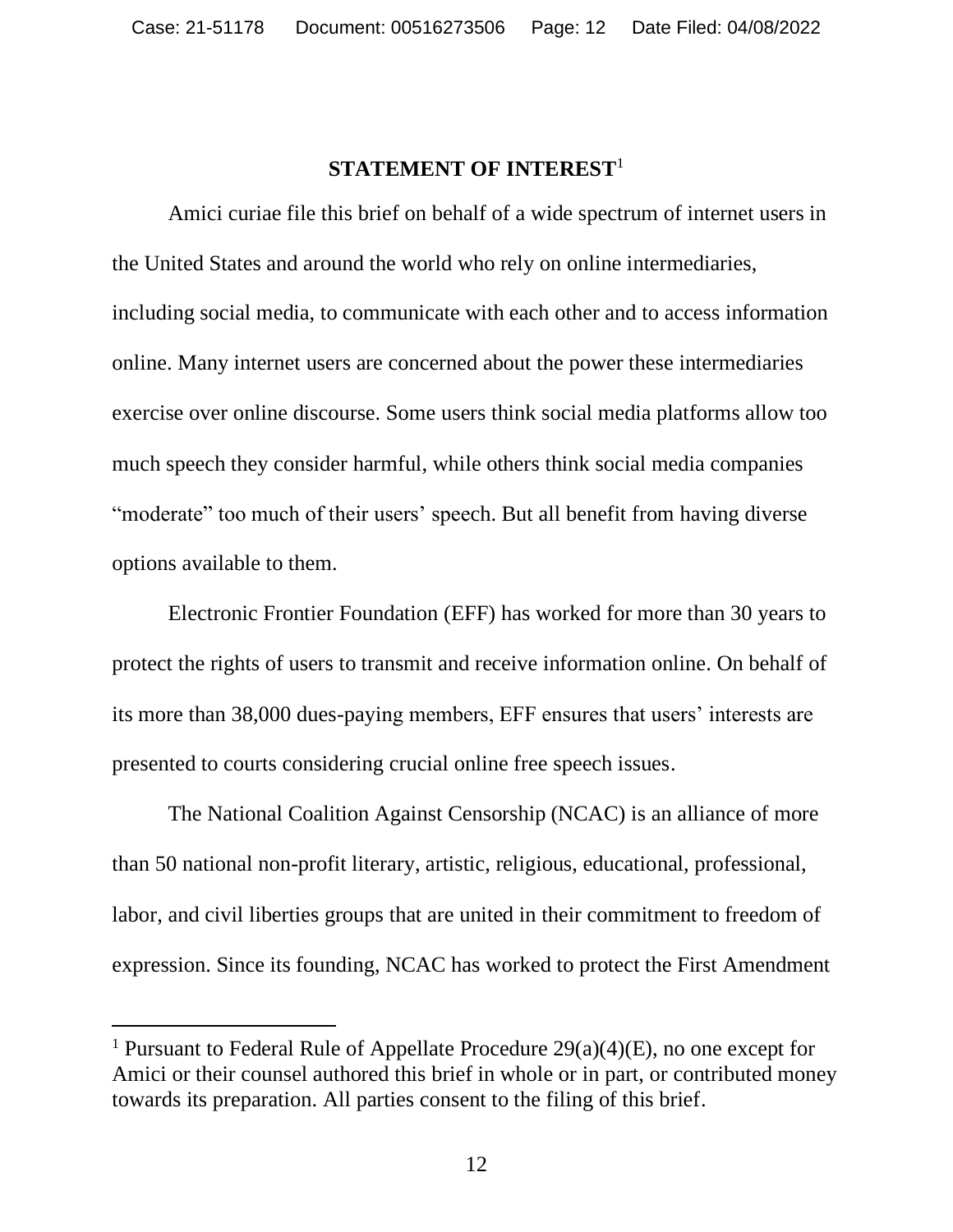rights of artists, authors, students, readers, and the general public. While it advocates for a broad and inclusive culture, NCAC has an interest in assuring the continuance of robust First Amendment protections for those who present work to the public, which includes their right to curate art, select plays to produce and books to publish or sell. The views presented in this brief are those of NCAC and do not necessarily represent the views of each of its participating organizations.

The Woodhull Freedom Foundation is a non-profit organization that works to advance the recognition of sexual freedom, gender equality, and free expression. Woodhull is particularly concerned with the routine and pervasive suppression of sexual expression on the internet; how constitutionally protected sexual expression is frequently moderated or censored by online service providers; and how efforts to characterize online service providers as "non-selective" ignores this reality. Woodhull believes that if this Court upholds the constitutionality of the challenged law, other jurisdictions will be incentivized to pass similar statutes threatening the ability of its members to effectively advocate for sexual freedom and communicate about sexually oriented topics online.

#### **SUMMARY OF ARGUMENT**

Although some internet users are understandably frustrated and perplexed by how social media companies curate users' speech on their platforms, internet users nevertheless derive the most benefit when the First Amendment protects the

13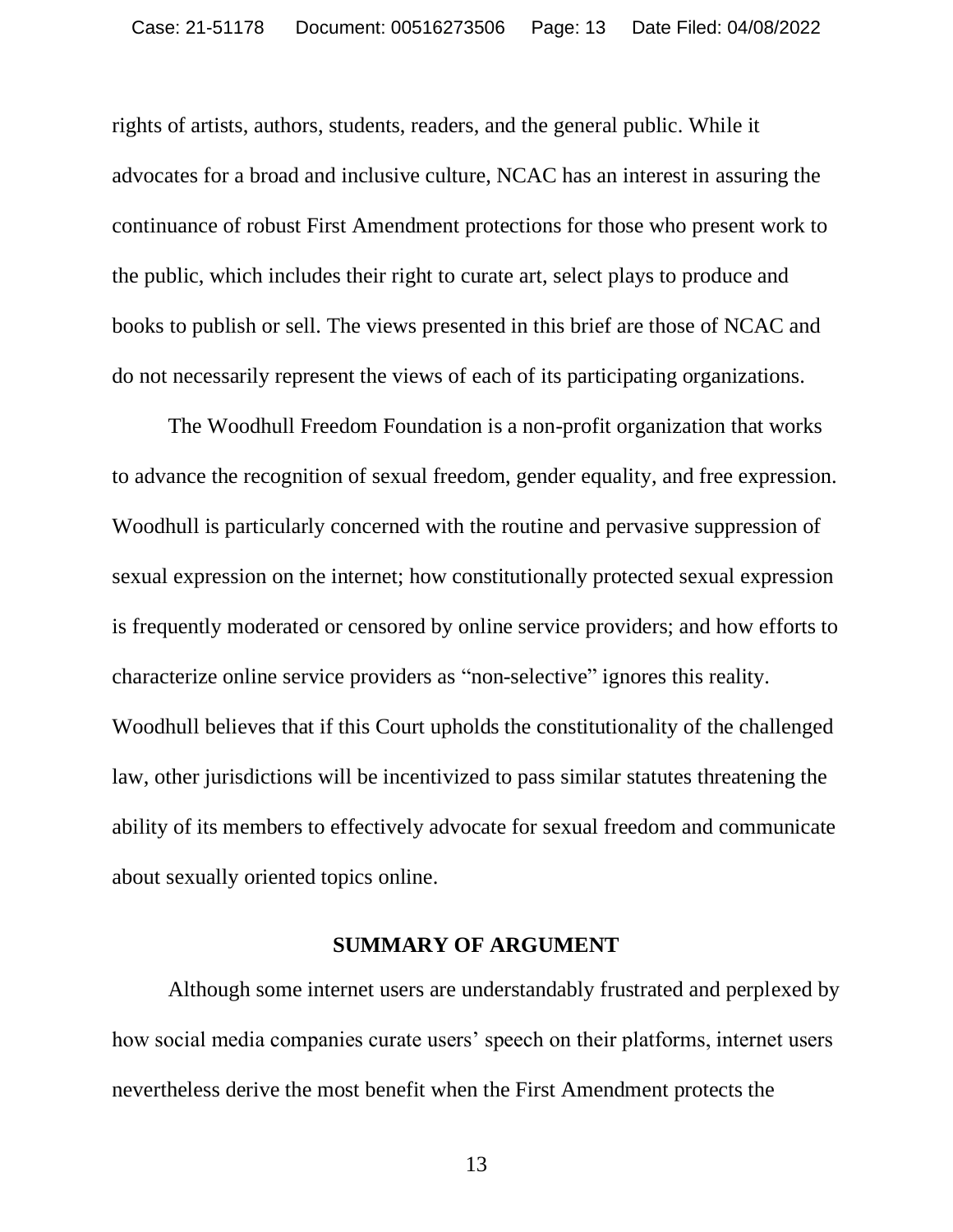platforms' rights to make those decisions, and 47 U.S.C. § 230 (Section 230) bolsters those rights. These protections ensure that companies can curate their sites free from governmental mandates, resulting in a diverse array of forums for users, with unique editorial views and community norms.

Texas House Bill 20 (HB 20) takes those protections away and forces platforms to host speech inconsistent with their editorial vision. HB 20 prohibits popular online platforms from declining to publish others' speech, even when that speech violates the platform's rules, and even though such "content moderation" can be valuable to many internet users when it is carefully implemented.

Inconsistent and opaque private content moderation is a problem for users. But it is one best addressed through self-regulation and regulation that doesn't touch or retaliate against the editorial process.

This Court should affirm the district court's order.

#### **ARGUMENT**

#### **I. INTERNET USERS ARE BEST SERVED BY THE AVAILABILITY OF BOTH UNMODERATED AND MODERATED PLATFORMS**

Although Texas is purporting to act on behalf of internet users, HB 20 deprives users of the benefits of common content moderation practices. Indeed, internet users are best served under current law, where the First Amendment and Section 230, taken together, create legal space for the emergence of a continuum of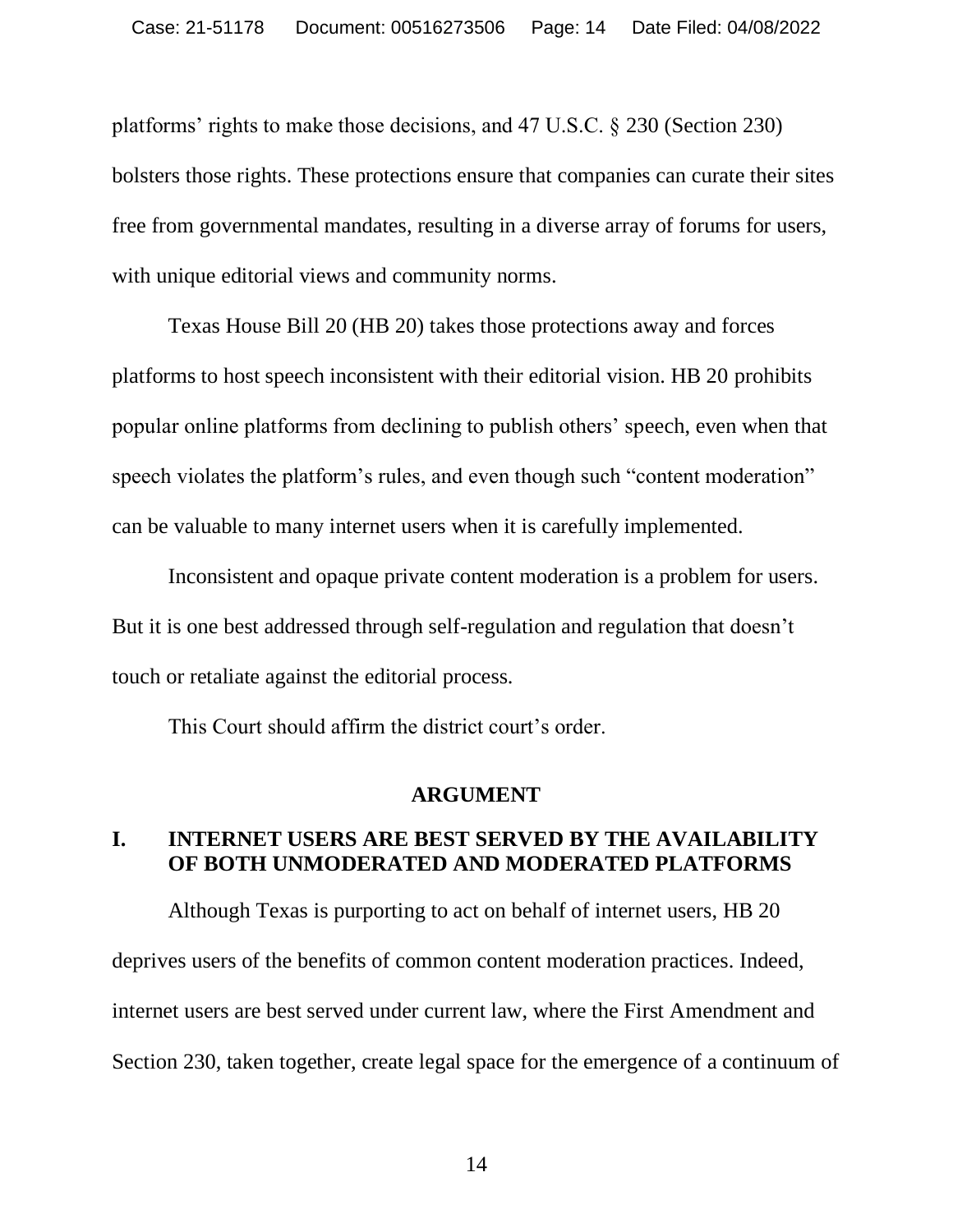content moderation, from highly curated services to those not curated at all.

#### **A. Moderated Platforms Serve the Interests of Users and the Public Generally**

The social media platforms targeted by HB 20 are not the first online services to moderate—or edit, or curate—the user speech they publish on their sites. Online services, at least from their point of mass adoption, rarely published all legal speech submitted to their sites. For example, most platforms for user speech banned legal, non-obscene sexual content, speech that enjoys First Amendment protection. Large-scale, outsourced content moderation emerged in the early 2000s.<sup>2</sup>

Many internet users greatly benefit from moderated platforms. Users may want to find or create affinity and niche communities dedicated to certain subject matters or viewpoints and exclude others. Users may prefer environments that shield them from certain kinds of legal speech, including hateful rhetoric and harassment. Users may want a service that attempts to filter out misinformation by relying on sources the user trusts.

As a result of this exercise of editorial freedom by online services, users can choose from a variety of social media offerings, many of which reflect distinct

2 Jillian C. York & David Greene, *How to Put COVID-19 Content Moderation Into Context*, Brooking's TechStream, May 21, 2020, [https://www.brookings.edu/techstream/how-to-put-covid-19-content-moderation](https://www.brookings.edu/techstream/how-to-put-covid-19-content-moderation-into-context/)[into-context/.](https://www.brookings.edu/techstream/how-to-put-covid-19-content-moderation-into-context/)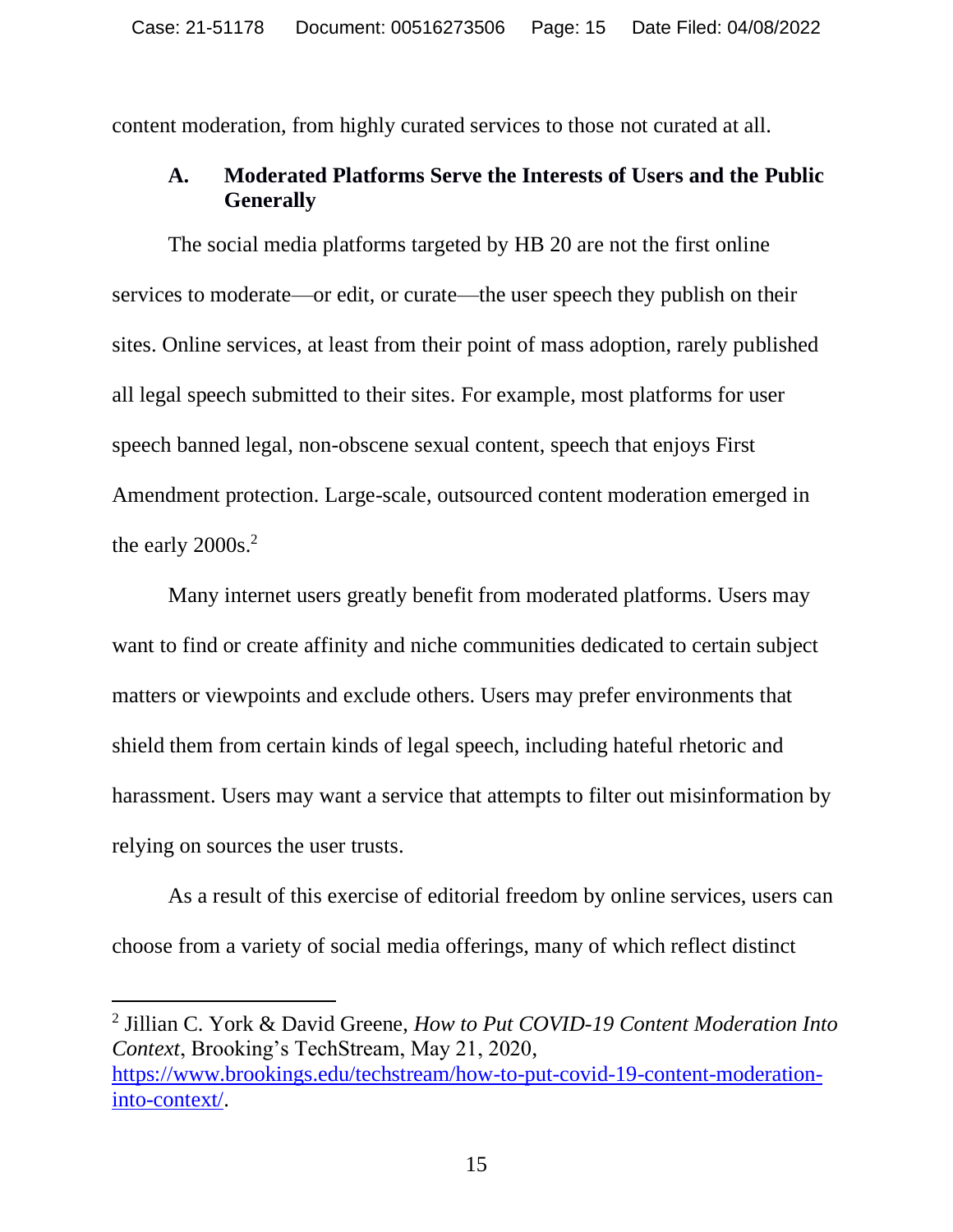editorial viewpoints, and exclude certain conflicting viewpoints.

Pinterest, a site with 86 million active monthly users in the U.S. designed to visually inspire creative projects, has "community guidelines" that "outline what we do and don't allow on Pinterest."<sup>3</sup> Under these guidelines, Pinterest reserves the right to remove several categories of speech: "Adult content," "Exploitation," "Hateful activities," "Misinformation," "Harassment and criticism," "Private information," "Self-injury and harmful behavior," "Graphic Violence and Threats," "Violent actors," "Dangerous goods and activities," "Harmful or Deceptive Products & Practices," and "Impersonation." Pinterest has special rules for comments users post on other users "Pins," including a ban on "Irrelevant or nonpurposeful material."<sup>4</sup> Picsart, another site for creators with over 150 million monthly users, has a similar policy.<sup>5</sup>

Roblox, a rapidly growing social network through which its over 46 million active daily users worldwide play and build their own games, warns that its Community Standards "prohibit things that certain other online platforms allow."

<sup>3</sup> *Community Guidelines*, Pinterest, [https://policy.pinterest.com/en/community](https://policy.pinterest.com/en/community-guidelines)[guidelines](https://policy.pinterest.com/en/community-guidelines) (last visited Mar. 29, 2022). *Number of Monthly Active Pinterest Users*, Statista, (last visited Mar. 29, 2022).

<sup>4</sup> *Community Guidelines*, Pinterest, [https://policy.pinterest.com/en/community](https://policy.pinterest.com/en/community-guidelines)[guidelines](https://policy.pinterest.com/en/community-guidelines) (last visited March 29, 2022).

<sup>5</sup> Picsart, https://picsart.com/about-us; *Community Guidelines,* Picsart, <https://picsart.com/community-guidelines> (last visited March 30, 2022).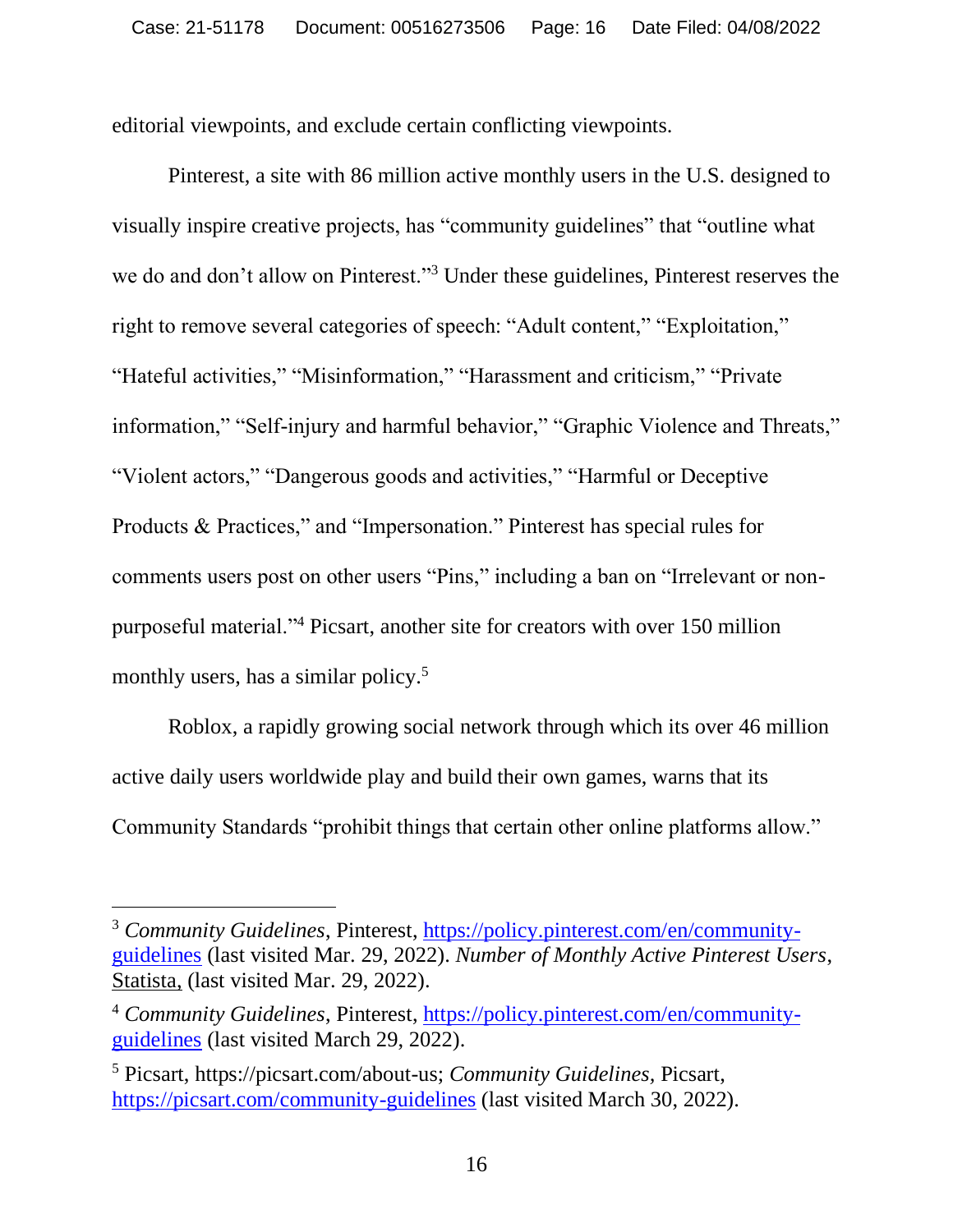For example, Roblox prohibits "Singling out a user or group for ridicule or abuse," "all sexual content or activity of any kind," "The depiction, support, or glorification of war crimes or human rights violations, including torture," and much political content, including any discussion of political parties or candidates for office.<sup>6</sup>

Strava, a social media platform for athletes with millions of active users, has Community Standards that prohibit the posting of content that is "harassing, abusive, or hateful or that advocates violence." <sup>7</sup> One of Strava's main features is for cyclists and runners to share their routes, called "segments," on Strava; but Strava's Community Standards allow only "good segments" created with "common sense."<sup>8</sup> The Community Standards also require all users to be "inclusive and anti-racist."<sup>9</sup>

Gettr, a "social media platform founded on the principles of free speech,

<sup>6</sup> *Roblox Community Standards*, Roblox, [https://en.help.roblox.com/hc/en](https://en.help.roblox.com/hc/en-us/articles/203313410-Roblox-Community-Standards)[us/articles/203313410-Roblox-Community-Standards](https://en.help.roblox.com/hc/en-us/articles/203313410-Roblox-Community-Standards) (last visited October 8, 2021) ); *Roblox Reports Fourth Quarter And Full Year 2021 Financial Results*, [https://ir.roblox.com/news/news-details/2022/Roblox-Reports-Fourth-Quarter-and-](https://ir.roblox.com/news/news-details/2022/Roblox-Reports-Fourth-Quarter-and-Full-Year-2021-Financial-Results/default.aspx)[Full-Year-2021-Financial-Results/default.aspx.](https://ir.roblox.com/news/news-details/2022/Roblox-Reports-Fourth-Quarter-and-Full-Year-2021-Financial-Results/default.aspx)

<sup>7</sup> *Strava Terms of Service*, Strava,<https://www.strava.com/legal/terms#conduct> (updated Dec. 15, 2020).

<sup>8</sup> *Strava Community Standards*, Strava, [https://www.strava.com/community](https://www.strava.com/community-standards)[standards](https://www.strava.com/community-standards) (last visited March 30, 2022).

<sup>9</sup> *Id*.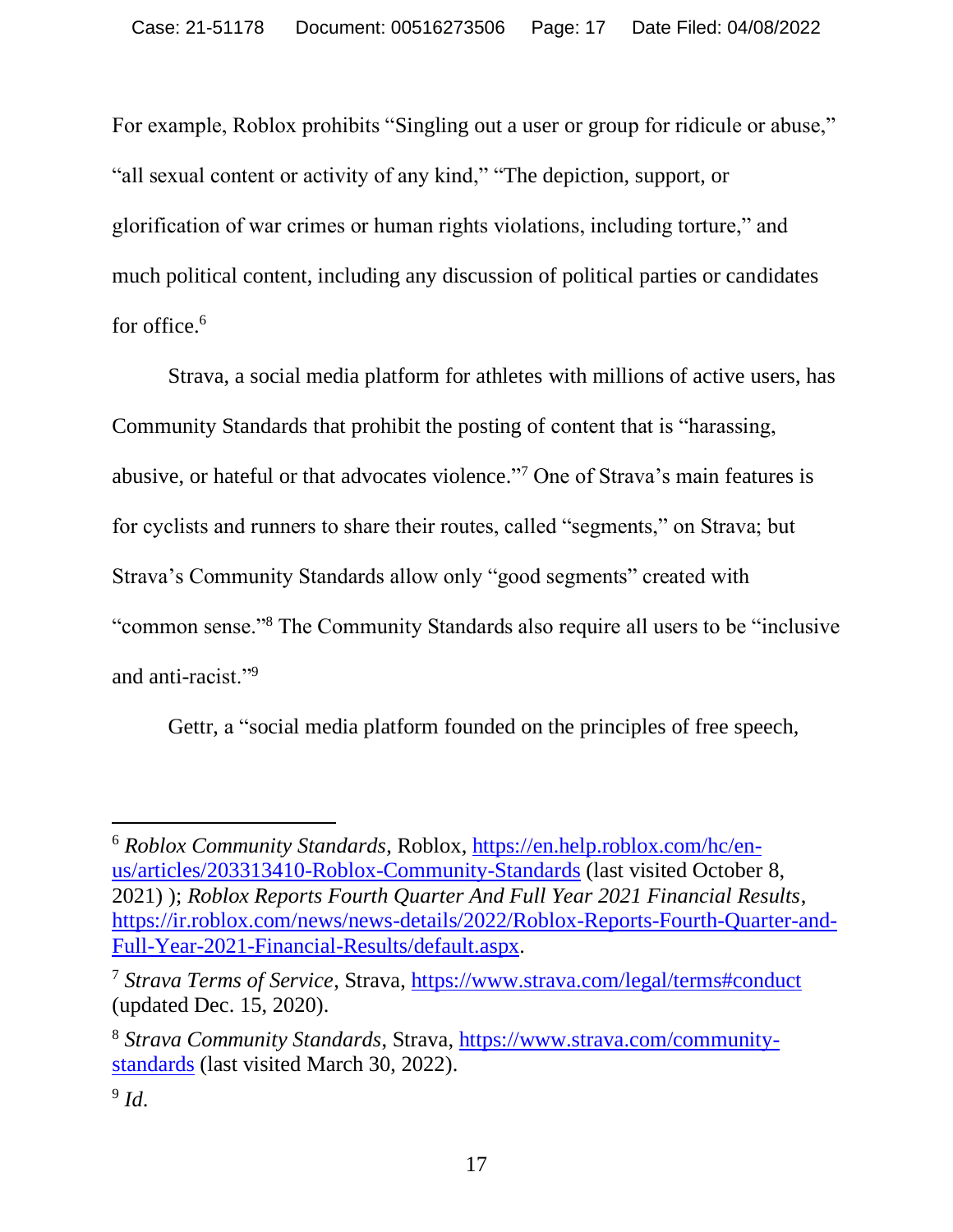independent thought and rejecting political censorship and 'cancel culture,"<sup>10</sup> reserves the right to "address" content that attacks any religion or race, an inherently viewpoint-based criterion.<sup>11</sup>

Rumble, a video sharing alternative to YouTube that boasted 32 million monthly users in the first quarter of 2021, prohibits both videos and comments on a number of viewpoint-based criteria, including a bar on content that "Promotes, supports or incites individuals and/or groups which engage in violence or unlawful acts, including but not limited to Antifa groups and persons affiliated with Antifa, the KKK and white supremacist groups and or persons affiliated with these groups."<sup>12</sup>

The internet is full of specialized services with unique editorial viewpoints—from RallyPoint, a social media platform for members of the armed services,  $^{13}$  to Ravelry, a social media site focused on knitting.<sup>14</sup>

HealthUnlocked, a social media site for the discussion of health information, notifies its users that "Negative and damaging references to identifiable

<sup>&</sup>lt;sup>10</sup> *Gettr*,<https://gettr.com/onboarding> (last viewed April 1, 2022).

<sup>&</sup>lt;sup>11</sup> *Terms of Use*, Gettr,<https://gettr.com/terms> (last visited April 1, 2022).

<sup>12</sup> *Website Terms and Conditions of Use and Agency Agreement*, Rumble, <https://rumble.com/s/terms> (last visited April 1, 2022).

<sup>&</sup>lt;sup>13</sup> RallyPoint, <https://www.rallypoint.com/> (last visited March 30, 2022).

<sup>&</sup>lt;sup>14</sup> Ravelry, [https://www.ravelry.com](https://www.ravelry.com/) (last visited March 30, 2022).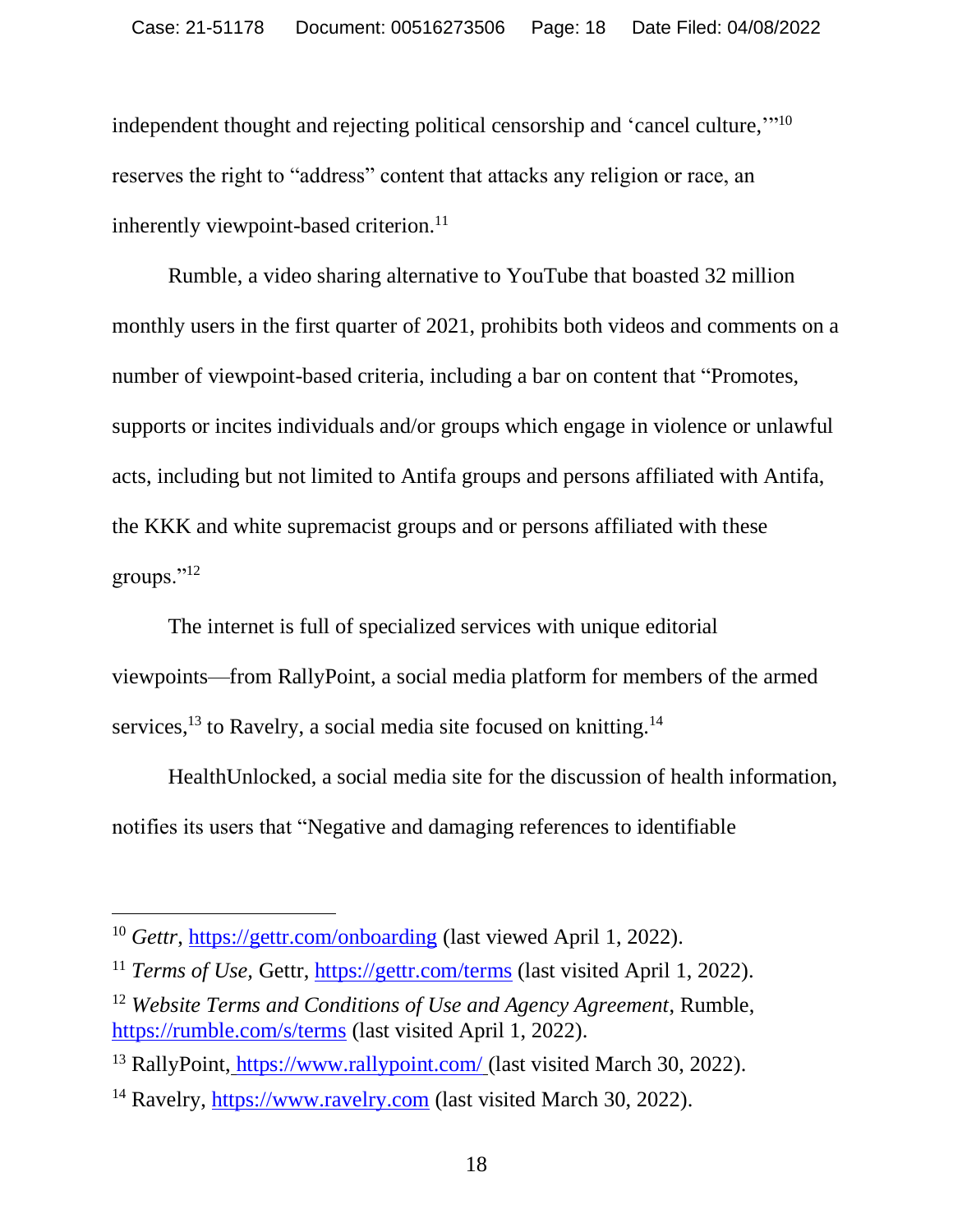individuals" may be edited or deleted either by HealthUnlocked or by a community administrator and requires users to agree "to share information that is true and correct to the best of your knowledge and . . . that is primarily drawn from your personal experience."<sup>15</sup>

Because their editorial choices are protected by the First Amendment, social media platforms commonly provide forums only for certain political ideologies. Thus, we can have both ProAmericaOnly, which promotes itself as "Social Media for Conservatives" and promises "No Censorship | No Shadow Bans | No BS | NO LIBERALS"<sup>16</sup> and The Democratic Hub, an "online community ... for liberals, progressives, moderates, independent[s] and anyone who has a favorable opinion of Democrats and/or liberal political views or is critical of Republican ideology,"<sup>17</sup> and everything else on the political spectrum.

Sites routinely limit their users to expressing views of certain viewpoints, covering all types of belief systems. So, Vegan Forum does not require its users to be "vegan, vegetarian or even have immediate plans to give up animal products"; but since it is a site designed to promote a vegan lifestyle, "we will not tolerate

<sup>15</sup> *How Communities Are Safeguarded?*, HealthUnlocked, <https://support.healthunlocked.com/article/11-community-guidelines#enforcing>

<sup>(</sup>last visited March 30, 2022).

<sup>&</sup>lt;sup>16</sup> ProAmericaOnly, [https://proamericaonly.org](https://proamericaonly.org/) (last visited April 6, 2022).

<sup>&</sup>lt;sup>17</sup> The Democratic Hub, [https://www.democratichub.com](https://www.democratichub.com/) (last visited April 6, 2022).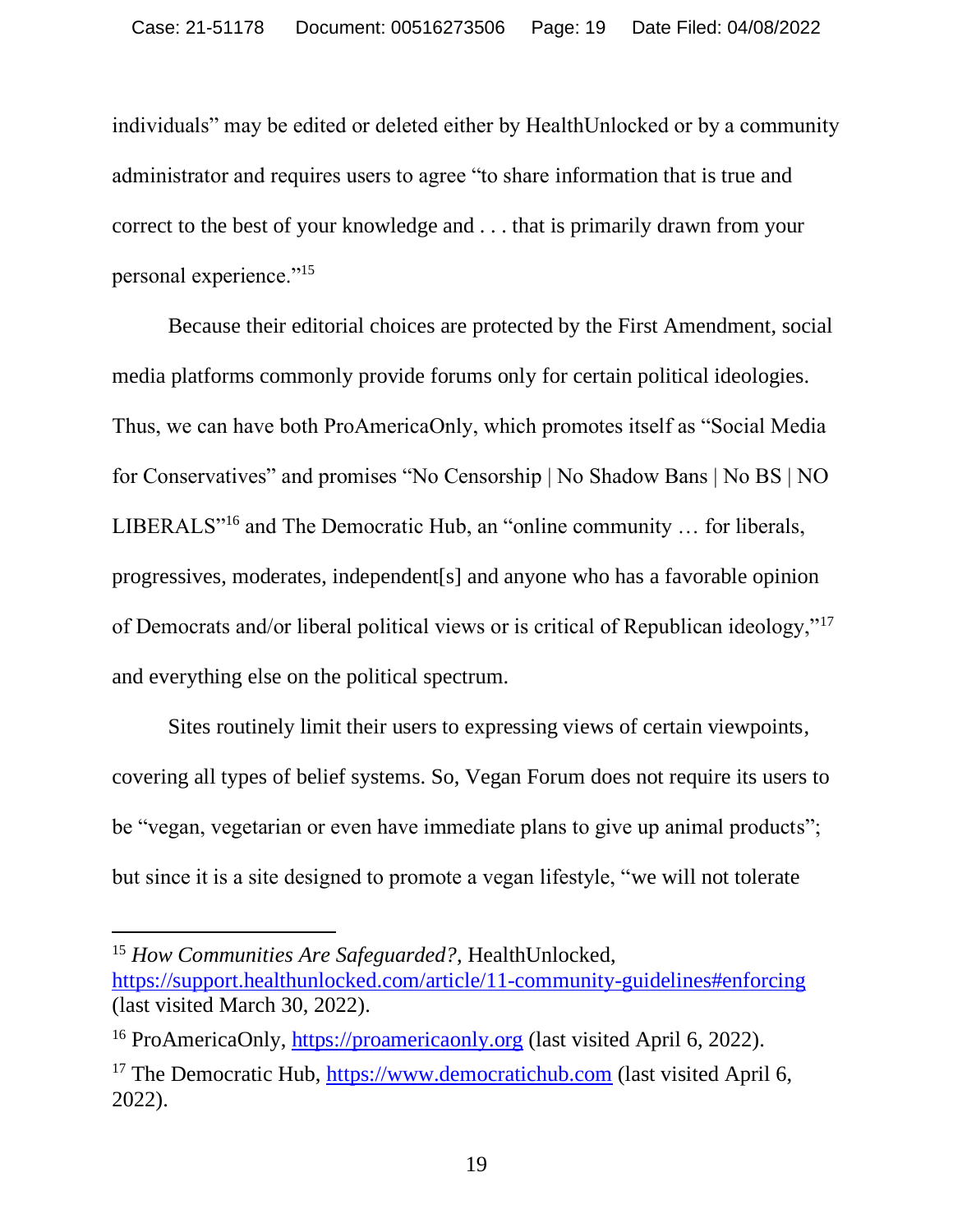members who promote contrary agendas."<sup>18</sup> And SmokingMeatsForums.com, a "community of food lovers dedicated to smoking meat," more generally bans "fighting or excessive arguing" in its user discussion forums.<sup>19</sup>

Among the numerous content moderation practices is community moderation, with Reddit and Discord among its most popular adopters. Reddit users manage and create thousands of communities, called subreddits. Although Reddit has an overriding content policy, a moderator makes the decisions within each community as guided by Reddit's "Moderator Guidelines for Healthy Communities."<sup>20</sup> Discord employs a similar model.<sup>21</sup> Each site thereby empowers some users to remove and down-rank other users' speech if that speech is against that community's rules.<sup>22</sup> As a result, while a political candidate and their speech may be highlighted in one community, the candidate may be blocked or downranked in another.

<sup>18</sup> *Membership Rules*, Vegan Forum,<https://www.veganforum.org/help/terms/> (last visited March 30, 2022).

<sup>19</sup> *The Rules*, SmokingMeatForums.com, <https://www.smokingmeatforums.com/help/rules/> (last visited March 30, 2022).

<sup>&</sup>lt;sup>20</sup> Moderator Guidelines, Reddit, [https://www.redditinc.com/policies/moderator](https://www.redditinc.com/policies/moderator-guidelines)[guidelines](https://www.redditinc.com/policies/moderator-guidelines) (effective Apr. 17, 2017).

<sup>21</sup> *Moderating on Discord*, Discord, https://discord.com/moderation (last visited March 30, 2022).

<sup>22</sup> *See, e.g., Reddiquette*, Reddit, [https://reddit.zendesk.com/hc/en](https://reddit.zendesk.com/hc/en-us/articles/205926439-Reddiquette)[us/articles/205926439-Reddiquette](https://reddit.zendesk.com/hc/en-us/articles/205926439-Reddiquette) (last visited March 30, 2022).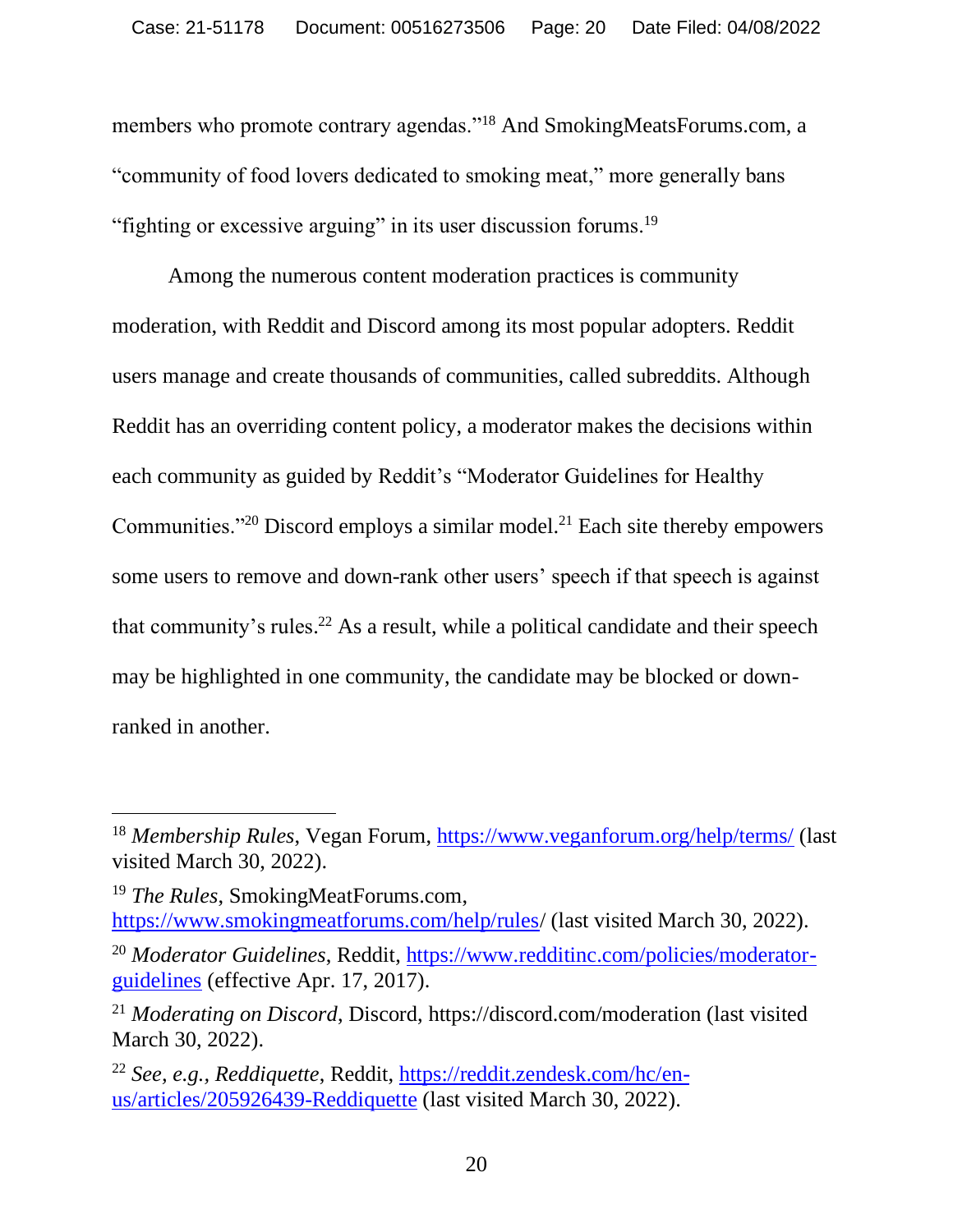#### **B. HB 20 Will Destroy the Many Online Communities that Rely on Curation**

Although HB 20 applies only to very large services, its prohibitions will affect the editorial polices of services of all sizes. Every service starts small, but many grow rapidly, and almost all hope to grow rapidly: TikTok needed only five years to surpass 1 billion active monthly users.<sup>23</sup> Every online service must account for such growth at its earliest stages. A radical revision of its editorial policy as it approached a state's size threshold would defeat the expectation of its users.

That the variety of editorial policies sampled above would all be required to adopt neutral viewpoint policies as they became popular is nonsensical and contrary to the interests of internet users. HB 20 forces platforms to defend their specialized moderation practices in court, and the prospect of costs of repeated litigation will chill their exercise of editorial discretion. That will ultimately harm users by limiting the availability of online services that cater to their particular interests, communities, or political viewpoints, and which seek to protect their users from abuse and harassment.<sup>24</sup> HB 20 appears to bar community moderation

<sup>23</sup> *See Digital 2021 October Global Statshot Report*, Datareportal, <https://datareportal.com/reports/digital-2021-october-global-statshot> (last visited March 30, 2022).

<sup>&</sup>lt;sup>24</sup> *Amici* also have serious concerns with HB 20's creation of Bus. & Com. Code § 321.054, which may impose untenable restrictions on email providers' ability to protect users from annoying, abusive, and harassing spam. The new Sec. 321.054 would prohibit email providers from blocking emails unless they contain illegal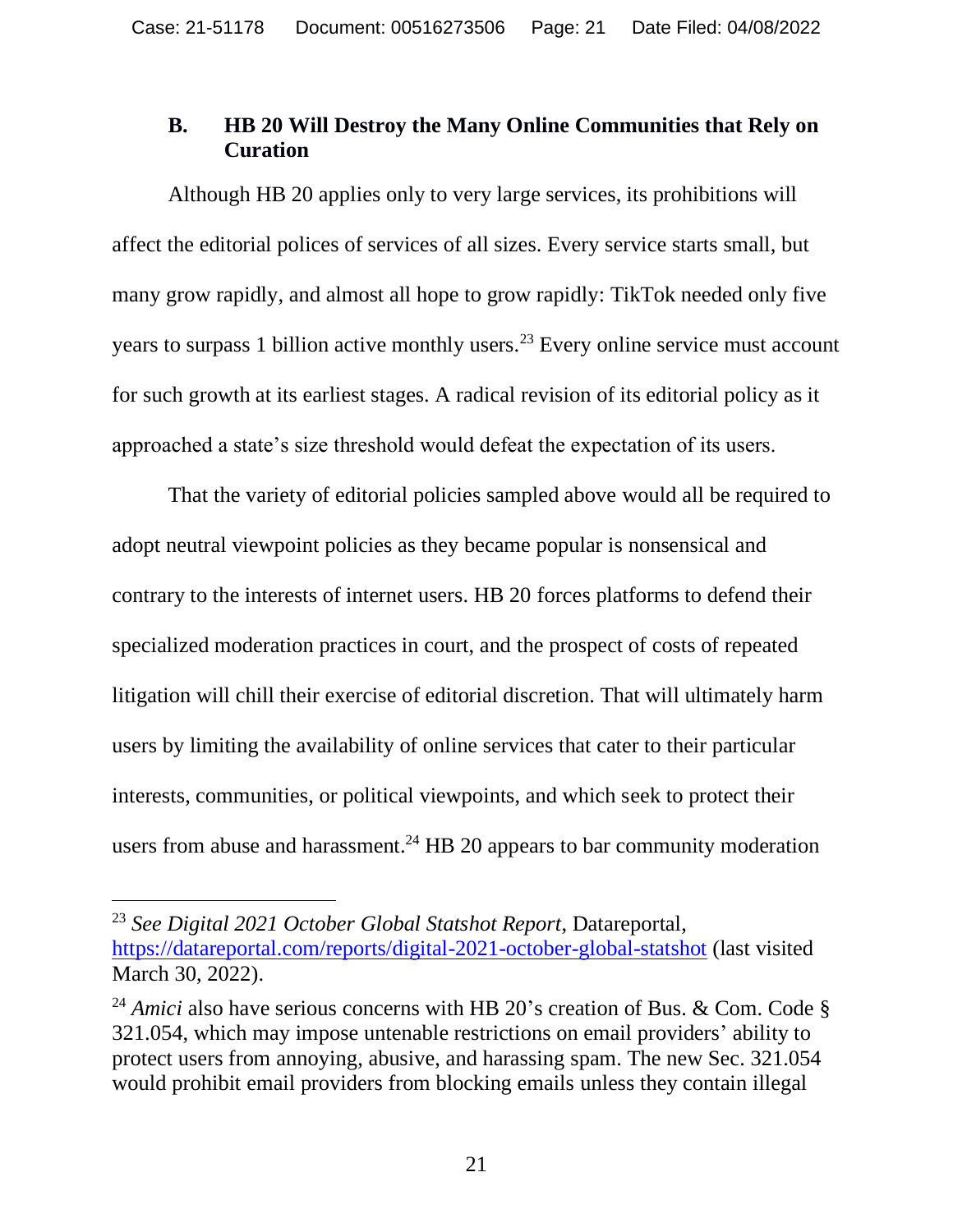where users are empowered to down-rank other users' speech based on viewpoint.<sup>25</sup>

That HB 20 only prohibits viewpoint discrimination does not lessen its censorial effect on social media platforms. Even the non-niche platforms that publish diverse content and views will be hesitant to remove any unwanted legal speech from their sites, for fear that their decisions might be judged to be based on a viewpoint the user or *any other person* expressed *on or off the site*. *See* Bus. & Com. Code § 143A.002. This unwanted speech might include non-threatening violent content; false but non-harmful or non-defamatory content; or any content that is irrelevant to the platform's purpose or contrary to the platform host's or its community's values, but is nevertheless protected by the First Amendment.<sup>26</sup>

#### **C. Moderation Means that Some User Content Will be Removed, Downranked, or Otherwise Moderated**

In all of these sites, editing and curation occurs: some user speech is

content or malware, thus disabling email providers from merely blocking emails its users find objectionable and obnoxious.

<sup>25</sup> *See Reddiquette*, Reddit, [https://reddit.zendesk.com/hc/en](https://reddit.zendesk.com/hc/en-us/articles/205926439-Reddiquette)[us/articles/205926439-Reddiquette](https://reddit.zendesk.com/hc/en-us/articles/205926439-Reddiquette) (last visited March 30, 2022).

<sup>26</sup> *See, e.g., Reno v. Am. Civil Liberties Union*, 521 U.S. 844, 874 (1997) (nonobscene but indecent sexual content is protected by First Amendment); *Elonis v. United States*, 575 U.S. 723, 740 (2015) (certain threatening speech is protected by First Amendment); *United States v. Alvarez*, 567 U.S. 709, 723 (2012) (certain non-harmful false speech is protected by First Amendment).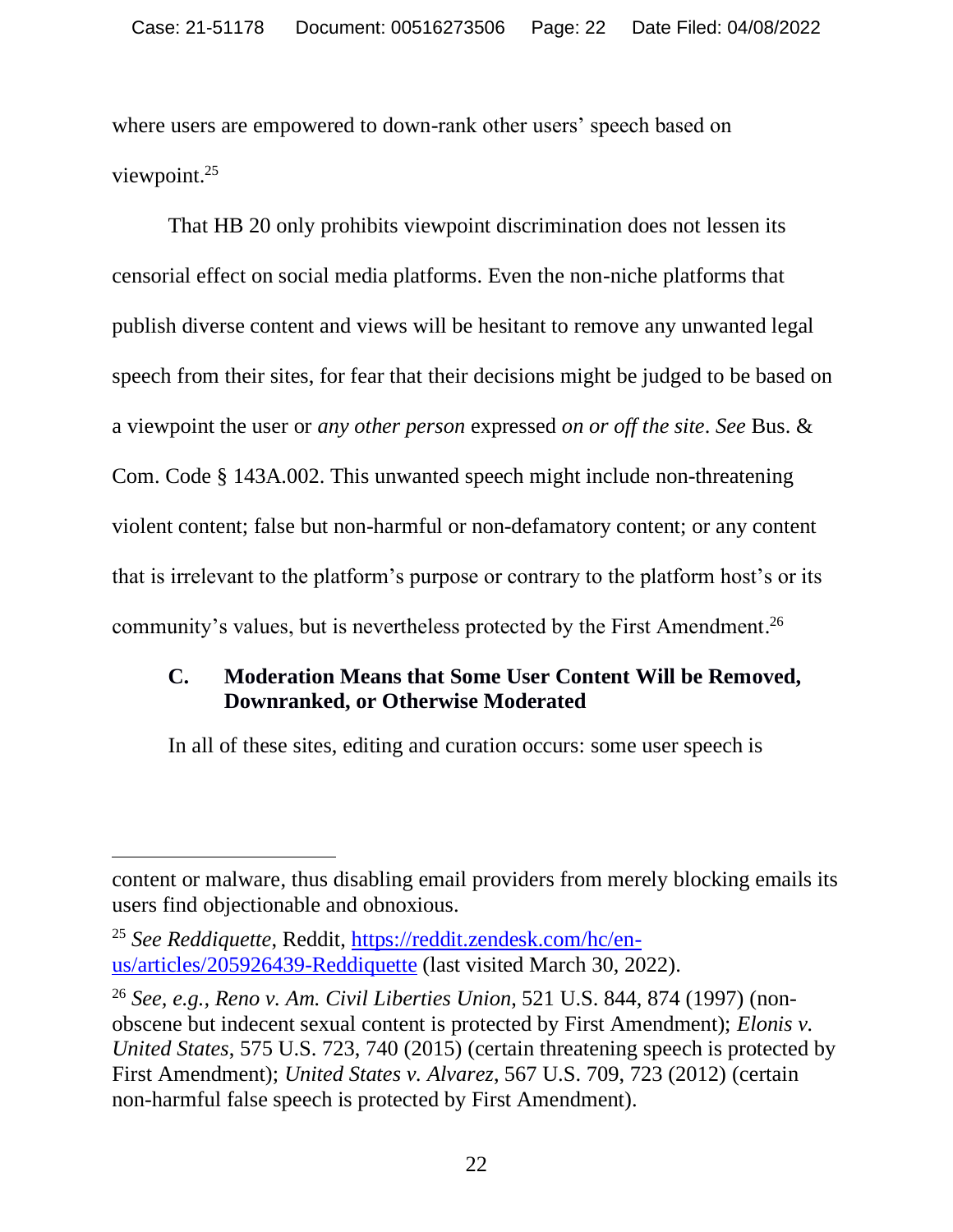rejected, downranked, hidden, labeled, or otherwise moderated.<sup>27</sup> And it is often frustrating, angering, or perplexing to users.

This may occur because the user speech clearly violated the site's rules, like those above.

But frequently it was just a mistake. As is often said, content moderation at scale is impossible to do perfectly, and nearly impossible to do well.<sup>28</sup> Even when using a set of precise rules or carefully articulated "community standards," moderated platforms often struggle to draw workable lines between speech that is and is not permitted. Every online forum for user speech, not just the dominant social media platforms, struggles with this problem.

This is neither a new problem, dating to at least 2007, <sup>29</sup> nor one limited to U.S. conservative politics. Thousands of puzzling decisions continue to be made. In 2017, users discovered that Twitter had marked tweets containing the word "queer" as offensive.<sup>30</sup> In January 2021, Facebook's updated policy to remove

<sup>28</sup> *See, e.g.*, Mike Masnick*, Masnick's Impossibility Theorem: Content Moderation At Scale Is Impossible To Do Well*, Techdirt, Nov. 20, 2019, [https://www.techdirt.com/articles/20191111/23032743367/masnicks-impossibility](https://www.techdirt.com/articles/20191111/23032743367/masnicks-impossibility-theorem-content-moderation-scale-is-impossible-to-do-well.shtml)[theorem-content-moderation-scale-is-impossible-to-do-well.shtml.](https://www.techdirt.com/articles/20191111/23032743367/masnicks-impossibility-theorem-content-moderation-scale-is-impossible-to-do-well.shtml)

<sup>27</sup> Eric Goldman, *Content Moderation Remedies*, 28 Mich. Tech. L. Rev. 1 (2021).

<sup>&</sup>lt;sup>29</sup> Jillian C. York, Silicon Values: The Future of Free Speech Under Surveillance Capitalism 25-27 (Verso 2021).

<sup>30</sup> Taylor Wofford, *Twitter Was Flagging Tweets Including the Word "Queer" as Potentially "Offensive Content*, Mic, June 22, 2017,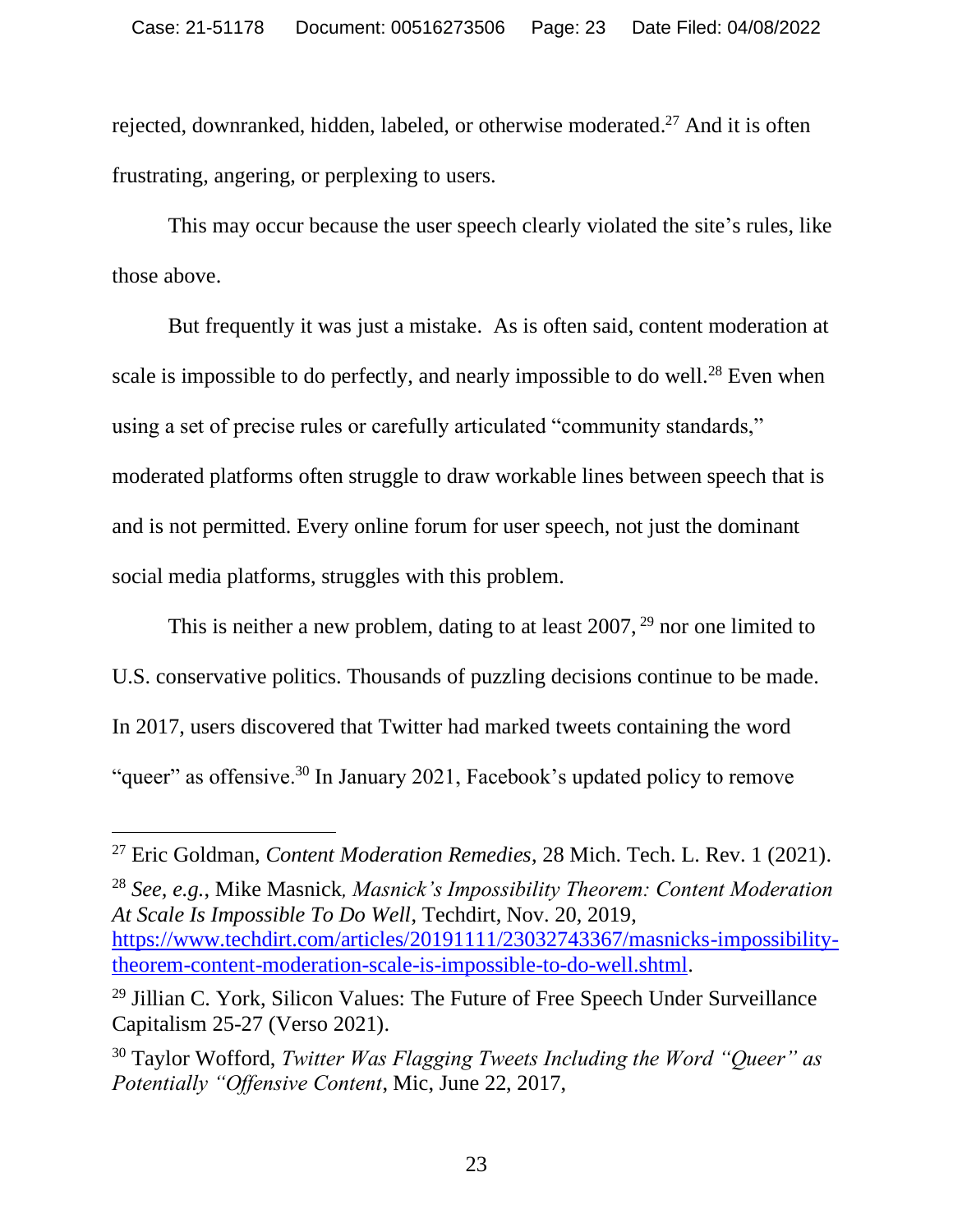"harmful conspiracy theories" resulted in it disabling a punk rock band's page because its name, Adrenochrome, is a chemical that has become a central part of the QAnon conspiracy theory.<sup>31</sup> Also in 2021, Instagram removed posts about one of Islam's holiest mosques, Al Aqsa, because its name is contained within the name of a designated terrorist organization.<sup>32</sup> YouTube has removed videos documenting atrocities in Syria and elsewhere under its graphic violence policy,<sup>33</sup> and has been accused of restricting and demonetizing LGBTQ+ content.<sup>34</sup> Sex worker advocates have documented how they are routinely shadow banned across

[https://www.nytimes.com/2017/08/22/world/middleeast/syria-youtube-videos](https://www.nytimes.com/2017/08/22/world/middleeast/syria-youtube-videos-isis.html)[isis.html;](https://www.nytimes.com/2017/08/22/world/middleeast/syria-youtube-videos-isis.html) Kevin Anderson, *YouTube Suspends Egyptian Blog Activist's Account*, The Guardian, Nov. 28, 2007,

[https://www.theguardian.com/news/blog/2007/nov/28/youtubesuspendsegyptianbl](https://www.theguardian.com/news/blog/2007/nov/28/youtubesuspendsegyptianblog) [og.](https://www.theguardian.com/news/blog/2007/nov/28/youtubesuspendsegyptianblog)

<sup>34</sup> Megan Farokhmanesh, *YouTube Is Still Restricting and Demonetizing LGBT Videos—and Adding Anti-LGBT Ads to Some*, The Verge, June 4, 2018, [https://www.theverge.com/2018/6/4/17424472/youtube-lgbt-domentization-ads](https://www.theverge.com/2018/6/4/17424472/youtube-lgbt-domentization-ads-alogrithm)[alogrithm.](https://www.theverge.com/2018/6/4/17424472/youtube-lgbt-domentization-ads-alogrithm)

[https://www.mic.com/articles/180601/twitter-was-flagging-tweets-including-the](https://www.mic.com/articles/180601/twitter-was-flagging-tweets-including-the-word-queer-as-potentially-offensive-content)[word-queer-as-potentially-offensive-content.](https://www.mic.com/articles/180601/twitter-was-flagging-tweets-including-the-word-queer-as-potentially-offensive-content)

<sup>31</sup> *Facebook Treats Punk Rockers Like Crazy Conspiracy Theorists, Kicks Them Offline*, EFF, [https://www.eff.org/takedowns/facebook-treats-punk-rockers-crazy](https://www.eff.org/takedowns/facebook-treats-punk-rockers-crazy-conspiracy-theorists-kicks-them-offline)[conspiracy-theorists-kicks-them-offline](https://www.eff.org/takedowns/facebook-treats-punk-rockers-crazy-conspiracy-theorists-kicks-them-offline) (last visited Oct. 7, 2021).

<sup>32</sup> Ryan Mac, *Instagram Censored Posts About One of Islam's Holiest Mosques, Drawing Employee Ire*, BuzzFeed News, May 12, 2021, [https://www.buzzfeednews.com/article/ryanmac/instagram-facebook-censored-al](https://www.buzzfeednews.com/article/ryanmac/instagram-facebook-censored-al-aqsa-mosque)[aqsa-mosque.](https://www.buzzfeednews.com/article/ryanmac/instagram-facebook-censored-al-aqsa-mosque)

<sup>33</sup> Malachy Browne, *YouTube Removes Videos Showing Atrocities in Syria*, N.Y. Times, Aug. 22, 2017,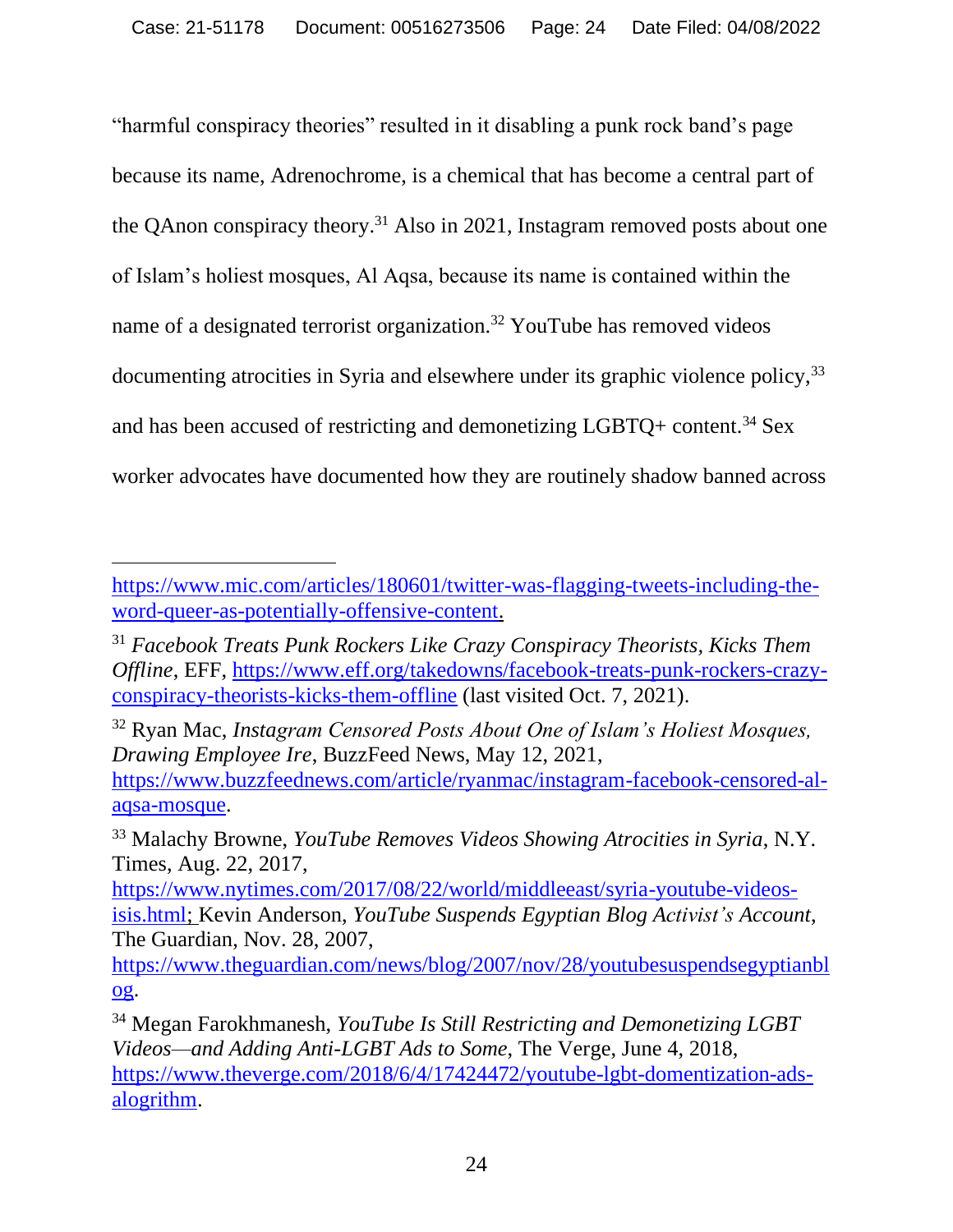a variety of social media platforms.<sup>35</sup>

#### **D. In Praise of the (Hypothetical) Unmoderated Platform**

Any regulatory system must also leave open the possibility of unmoderated platforms, where the operator plays no role in selecting protected content or ordering its presentation. Although unmoderated forums are at present highly rare, they conceivably benefit internet users and the public generally by eliminating corporate editors, inhibiting the creation of silos, and allowing users to engage in free-form discussions and debates of their choosing, and find unexpected sources of ideas and information. Users do not need to fear that their communications are actively screened, nor that they may accidentally run afoul of content rules. Unmoderated platforms can be of special value to political dissidents and others who may be targeted for censorship by governments and private actors. They would provide an accessible forum for speech that is unpopular, disfavored, or inadvertently suppressed.

Unfortunately, there are not any large-scale positive models of unmoderated forums. 8kun,<sup>36</sup> formerly 8chan, is probably the most well-known example and it is notoriously rife with hateful speech.

<sup>35</sup> *See* Danielle Blunt et al., *Posting Into The Void*, Hacking//Hustling, Oct. 2020, [https://hackinghustling.org/wp-content/uploads/2020/09/Posting-Into-the-Void.pdf.](https://hackinghustling.org/wp-content/uploads/2020/09/Posting-Into-the-Void.pdf)

<sup>36</sup> 8chan,<https://en.wikipedia.org/wiki/8chan> (last visited April 5, 2022).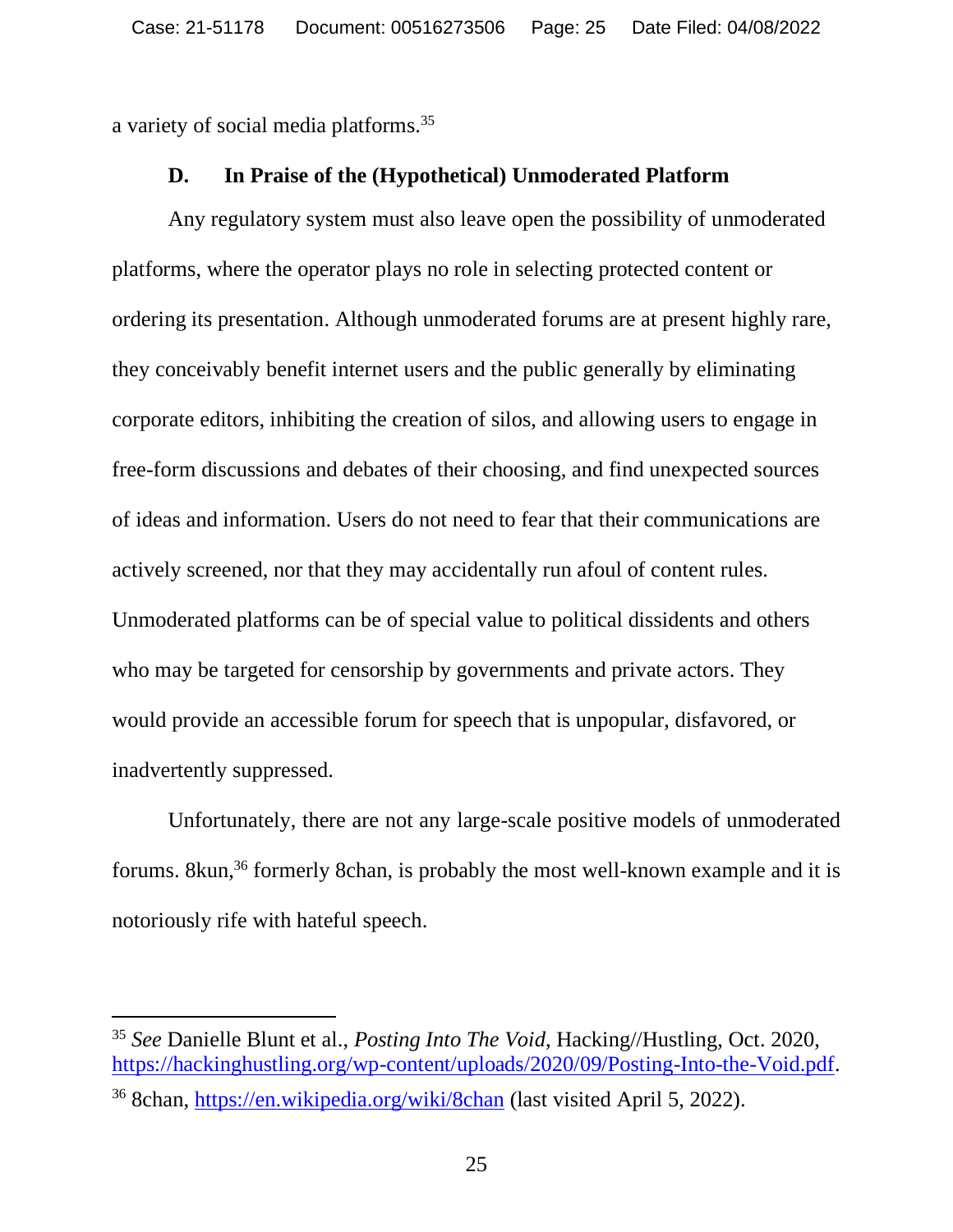Nevertheless, regulatory regimes must provide for the possibility of positive models.

#### **II. CURRENT CONSTITUTIONAL AND STATUTORY LAW SUPPORT THE CO-EXISTENCE OF UNMODERATED AND MODERATED PLATFORMS**

The law in its current state, without jettisoning decades of binding precedent that HB 20 demands, supports the existence of online platforms all along the moderation continuum.

As appellees correctly argue, the First Amendment shields platforms from being forced to publish any content that they would otherwise choose not to publish.

Section 230 bolsters these constitutional rights with important procedural benefits that allow for quick dismissal and discourage frivolous lawsuits, thus decreasing platforms' incentives to censor user speech. Section 230 provides online platforms with immunity from liability both for publishing and deciding not to publish user speech. HB 20, which requires social media companies to publish certain user content, upsets this careful balance.

# **A. The First Amendment Protects a Service's Right to Curate Users' Speech That It Publishes on Its Site**

The First Amendment protects the rights of social media services to publish both user speech and their own speech, regardless of whether they curate it a lot, a little, or not at all (and everything in between).

26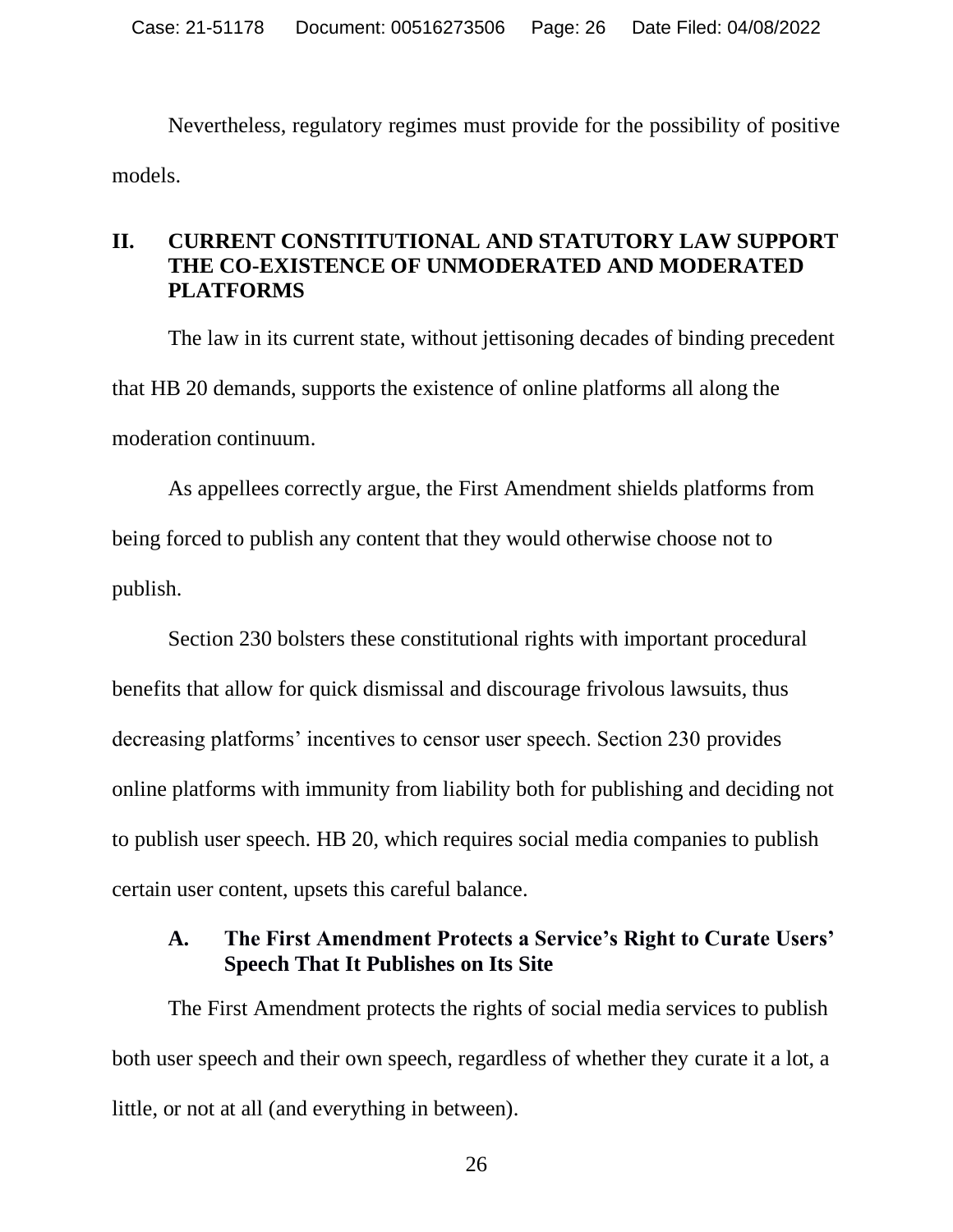Every court that has considered the issue has rightfully found that private entities that operate online platforms for user speech enjoy a First Amendment right to curate that speech.

The Supreme Court has long held that private publishers have a First Amendment right to control the content of their publications. *See Miami Herald Publishing Co. v. Tornillo*, 418 U.S. 241, 254-55 (1974*); Cf. Manhattan Community Access Corp. v. Halleck*, 139 S. Ct. 1921, 1930 (2019) (reaffirming that "when a private entity provides a forum for speech," "[t]he private entity may . . . exercise editorial discretion over the speech and speakers in the forum")*; See also Los Angeles v. Preferred Communications, Inc.*, 476 U.S. 488, 494 (1986) (recognizing cable television providers' First Amendment right to "exercis[e] editorial discretion over which stations or programs to include in its repertoire"). This intrusion into the functions of editors is per se unconstitutional even if the compelled publication of undesired content would not add costs or force the omission of desired content. *Tornillo*, 418 U.S. at 258.

The parallels between *Tornillo* and the present case are strong.

Both concern state laws that require private companies to publish viewpoints they otherwise would not publish. In *Tornillo*, the law required newspapers that endorsed a candidate for elected office to publish a response from the endorsed candidate's opponents. *Id*. at 243-45. HB 20 is even broader, flatly prohibiting

27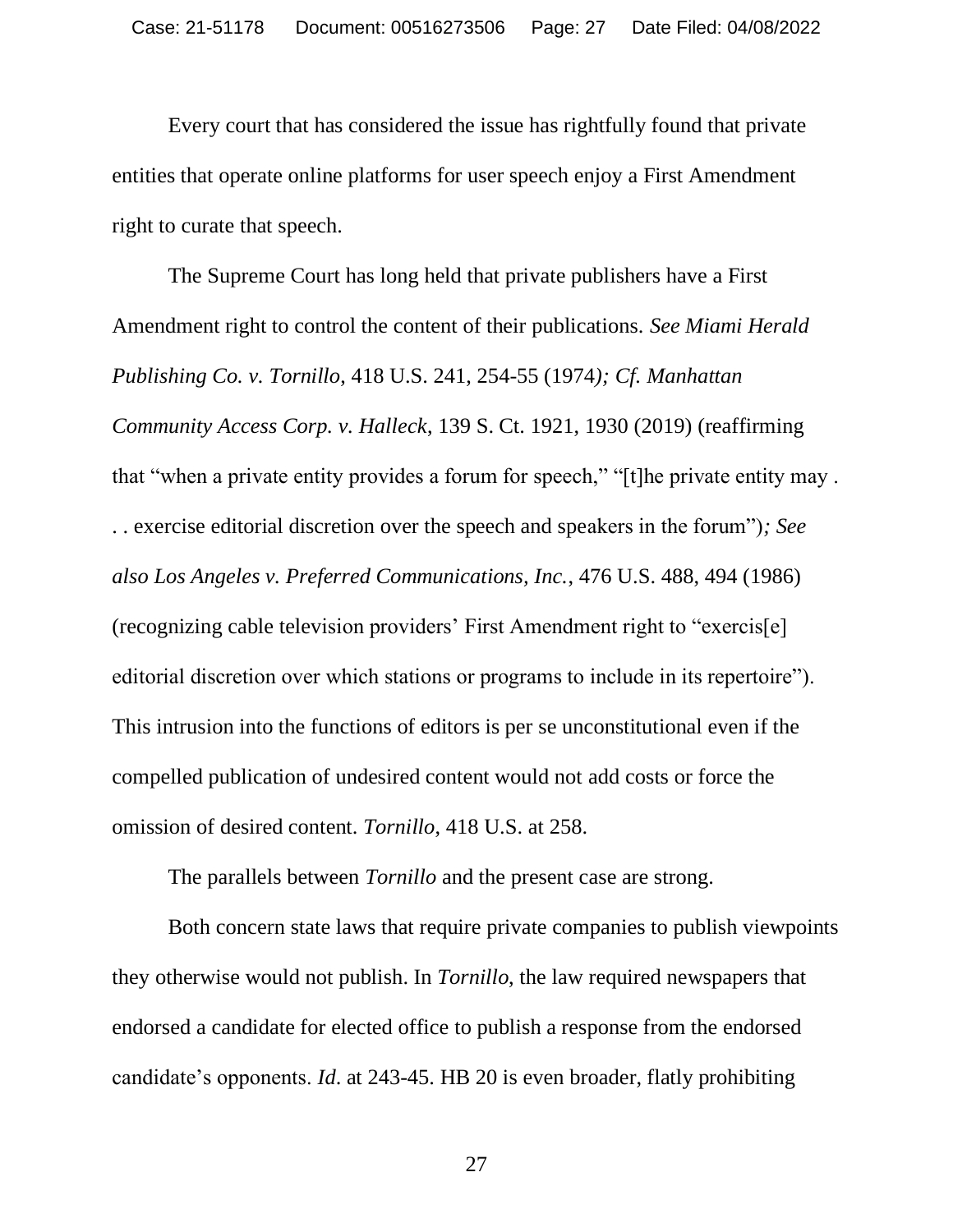social media companies from making editorial decisions based on *anybody's* viewpoint, no matter where it was expressed, and regardless of whether it was a viewpoint expressed by one of its users.

And the policy concerns behind the laws are similar. In *Tornillo*, the Supreme Court rejected "vigorous" arguments that "the government has an obligation to ensure that a wide variety of views reach the public." 418 U.S at 247- 48. The state of Florida argued in *Tornillo* that the print news media both dominated public discourse, were biased, and manipulated public discourse. The state cited a "concentration of control of outlets to inform the public," that had "become big business," "noncompetitive and enormously powerful and influential in its capacity to manipulate popular opinion and change the course of events," *Id*. at 248-49.

The result of these vast changes has been to place in a few hands the power to inform the American people and shape public opinion. . . . The abuses of bias and manipulative reportage are, likewise, said to be the result of the vast accumulations of unreviewable power in the modern media empires.

*Id*. at 250-51.

The *Tornillo* Court did not dispute the validity of these concerns, but nevertheless found that governmental interference with editorial discretion was so anathema to the First Amendment and the broader principles of freedom of speech and the press that the remedy for these concerns must be found through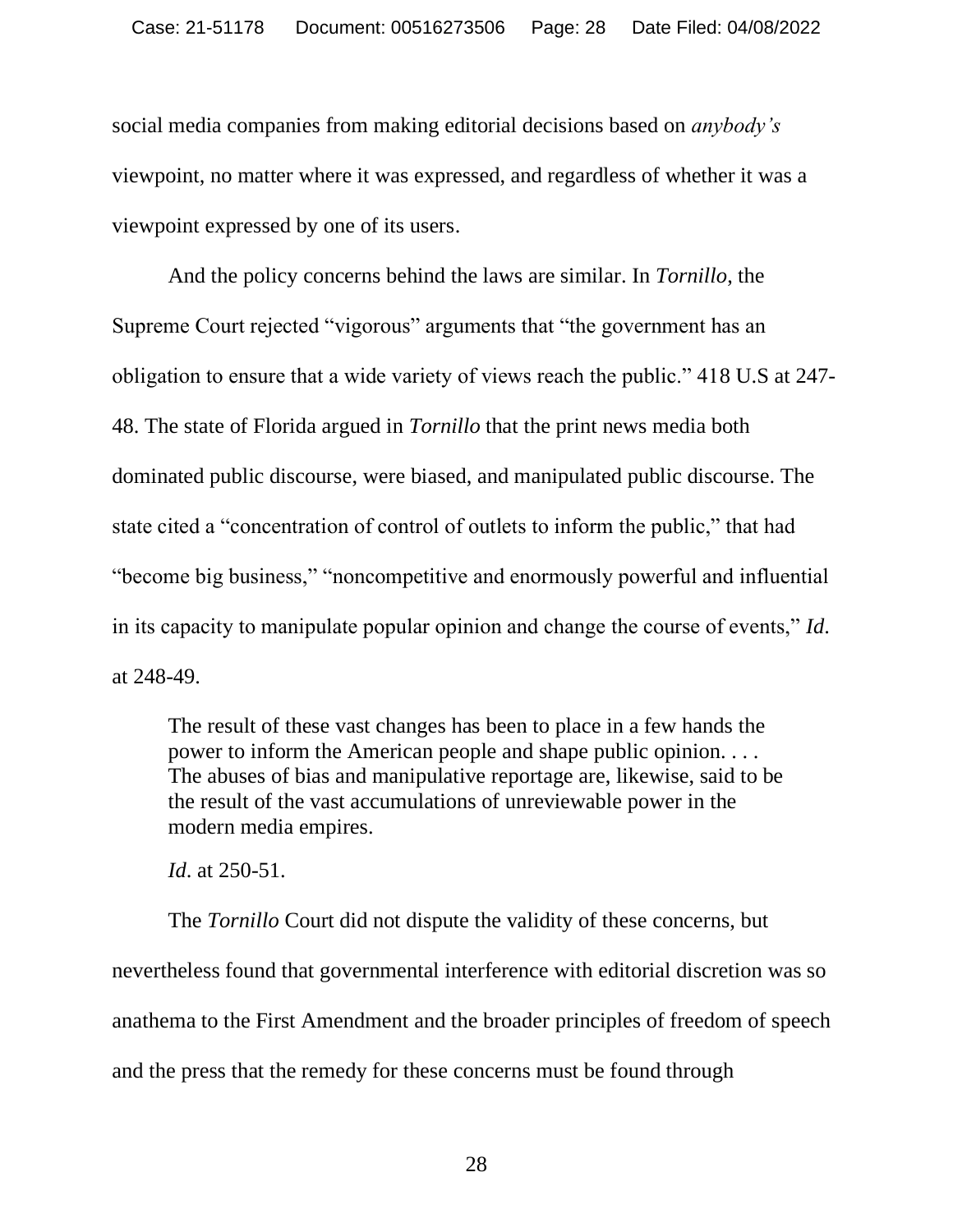"consensual . . . mechanisms" and not governmental compulsion. *Id*. at 254. *See also Assocs. & Aldrich Co. v. Times Mirror Co.*, 440 F.2d 133, 134 (9th Cir. 1971) (rejecting argument that the Los Angeles Times' "semimonopoly and quasi-public position" justified order compelling the newspaper to publish certain advertisements).

*Tornillo* is not limited to only newspapers or publishers that actively select the content they publish. It applies to any entity that speaks by curating the speech of others, and, though phrased in terms of traditional print newspaper publishers, has been applied in a variety of speech contexts, including thrice in the 2018 Supreme Court term*. See Janus v. American Federation of State, County, & Municipal Employees, Council 31*, 138 S. Ct. 2448, 2463 (2018); *Nat'l Inst. of Family & Life Advocates v. Becerra*, 138 S. Ct. 2361, 2371 (2018); *Masterpiece Cakeshop, Ltd. v. Colorado Civil Rights Comm'n*, 138 S. Ct. 1719, 1745 (2018) (Thomas, J., concurring). The Supreme Court applied *Tornillo*, among other authorities, in holding that the organizers of a parade had a First Amendment right to curate its participants, and thus could not be required to include a certain message, even if the parade was perceived as generally open for public participation. *Hurley v. Irish-Am. Gay, Lesbian & Bisexual Grp. of Boston*, 515 U.S. 557, 569–70 (1995). As the *Hurley* Court explained, "a private speaker does not forfeit constitutional protection simply by combining multifarious voices, or by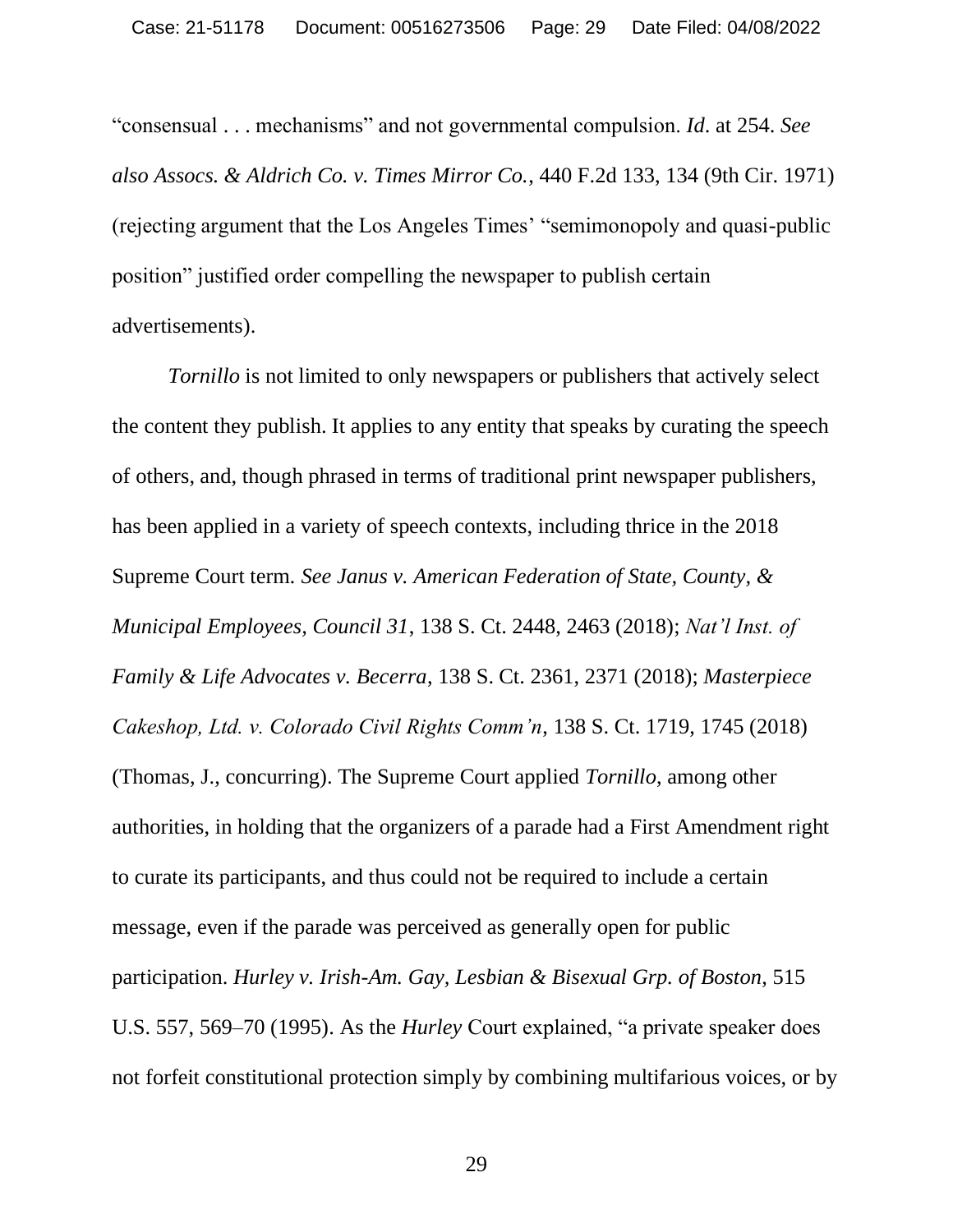failing to edit their themes to isolate an exact message as the exclusive subject matter of the speech. Nor, under our precedent, does First Amendment protection require a speaker to generate, as an original matter, each item featured in the communication." *Id*.

Nor does it matter whether a site predominantly publishes its own content or content written by others. Numerous courts have applied *Tornillo* to social media platforms that primarily, if not exclusively, publish user-generated content.<sup>37</sup> A separate, but related line of cases has rejected the argument that social media platforms are state actors that are limited by the First Amendment in their ability to select the speech of others.<sup>38</sup>

Attorney General Paxton has in other cases recognized the importance of

<sup>37</sup> *See, e.g., Davison v. Facebook, Inc.*, 370 F. Supp. 3d 621, 628-29 (E.D. Va. 2019), *aff'd*, 774 F. App'x 162 (4th Cir. 2019); *DJ Lincoln Enters., Inc. v. Google, LLC*, No. 2:20-CV-14159, 2021 WL 184527, at \*8 (S.D. Fla. Jan. 19, 2021); *La'Tiejira v. Facebook, Inc.*, 272 F. Supp. 3d 981, 991 (S.D. Tex. 2017); *Zhang v. Baidu.com Inc.*, 10 F. Supp. 3d 433, 436-37 (S.D.N.Y. 2014); *Langdon v. Google, Inc.*, 474 F. Supp. 2d 622, 629-30 (D. Del. 2007); *Dreamstime.com, LLC v. Google, LLC*, No. C 18-01910 WHA, 2019 WL 2372280, at \*2 (N.D. Cal. June 5, 2019); *e-ventures Worldwide, LLC v. Google, Inc.*, No. 214CV646FTMPAMCM, 2017 WL 2210029, at \*4 (M.D. Fla. Feb. 8, 2017).

<sup>38</sup> *See, e.g.*, *Prager Univ. v. Google LLC*, 951 F.3d 991, 995 (9th Cir. 2020)*; Freedom Watch, Inc. v. Google, Inc.*, 368 F. Supp. 3d 30, 40 (D.D.C. 2019), *aff'd*, 816 F. App'x 497 (D.C. Cir. 2020). *See generally* Eric Goldman and Jess Miers, *Online Account/Terminations/Content Removals and the Benefits of Internet Services Enforcing Their House Rules*, 1 Journal of Free Speech Law (August 2021) (collecting cases).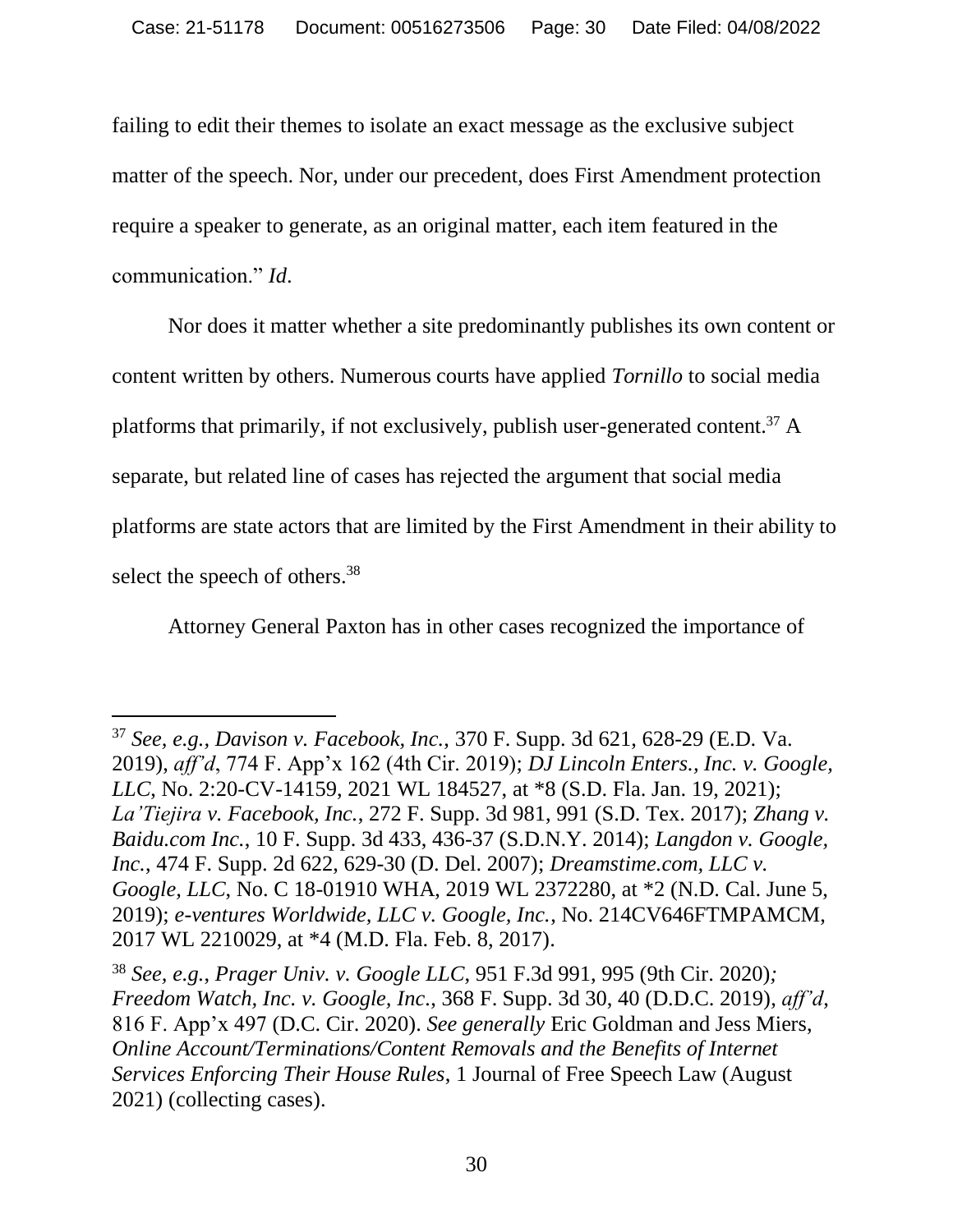prohibitions of compelled speech by association. Paxton submitted three separate amicus briefs in *McDonald v. Longley* in support of three lawyer-plaintiffs who claimed that the State Bar of Texas' mandatory membership dues violated their First Amendment rights by forcing them to associate with political and ideological activities they opposed. *See McDonald v. Longley*, 4 F.4th 229, 237 (5th Cir. 2021), *cert. denied* (April 4, 2022). Paxton argued that "[c]ompelling individuals to mouth support for views they find objectionable violate[d] [the] cardinal constitutional command against compelled speech[]" and that the State Bar had no compelling interest to "forc[e] lawyers to support its divisive ideological agenda."<sup>39</sup>

#### **B. Social Media Sites Are Similar to Newspapers' Opinion Pages That Were Subject to the Right-of-Reply Law in Tornillo**

Although *Tornillo* is not limited to newspapers and applies to any exercise of editorial or curatorial discretion, it is helpful to understand the similarities between social media platforms and the opinion pages of a newspaper, the specific forum targeted by the Florida right of reply law struck down in *Tornillo*.

Like social media sites, opinion pages typically publish content created by others: opinion pieces, letters to the editor, syndicated editorial cartoons, as well as the syndicated and wire service articles and advertisements also found elsewhere

<sup>&</sup>lt;sup>39</sup> Brief for the State of Texas as Amicus Curiae in Support of Appellants at 1-2, *McDonald v. Longley*, 4 F.4th 229, 237 (5th Cir. 2021) (quotations omitted).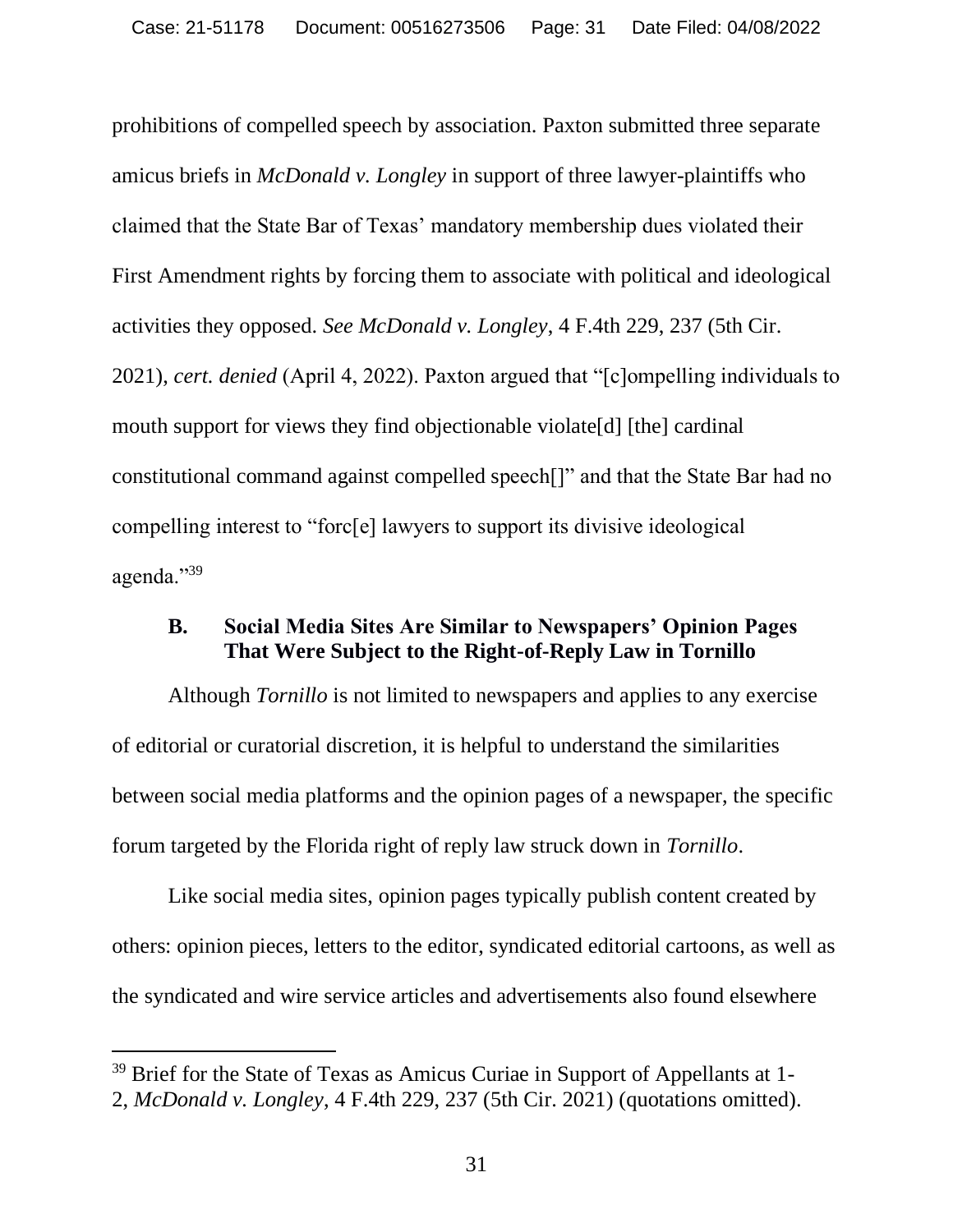throughout the typical newspaper. <sup>40</sup> Indeed, much of the typical newspaper is a mix of original writing and content created by others including also wedding, engagement, and birth announcements, and comics.

Indeed, perhaps the most powerful pronouncement of freedom of the press in Supreme Court jurisprudence, *New York Times Co. v. Sullivan*, 376 U.S. 254 (1964), centered on *The Times* publishing someone else's unsolicited content, a paid advertisement.

*The Times'* role as an intermediary for the speech of others was critical to the Court's decision: as the Court explained, newspapers are "an important outlet for the promulgation of information and ideas by persons who do not themselves have access to publishing facilities—who wish to exercise their freedom of speech even though they are not members of the press." *Id.* at 266.<sup>41</sup> More recently, the

<sup>40</sup> *See* Jack Shafer, *The Op-Ed Page's Back Pages: A Press Scholar Explains How the New York Times Op-Ed Page Got Started*, Slate, Sept. 27, 2010, [https://slate.com/news-and-politics/2010/09/a-press-scholar-explains-how-the](https://slate.com/news-and-politics/2010/09/a-press-scholar-explains-how-the-new-york-times-op-ed-page-got-started.html)[new-york-times-op-ed-page-got-started.html](https://slate.com/news-and-politics/2010/09/a-press-scholar-explains-how-the-new-york-times-op-ed-page-got-started.html) (describing how the pages opposite newspapers' editorial pages became a forum for outside contributors to express views different from those expressed by the paper's editorial board); Michael J. Socolow, *A Profitable Public Sphere: The Creation of the New York Times Op-Ed Pag*e, Commc'n & Journalism Fac. Scholarship (2010), [https://digitalcommons.library.umaine.edu/cgi/viewcontent.cgi?referer=&httpsredi](https://digitalcommons.library.umaine.edu/cgi/viewcontent.cgi?referer=&httpsredir=1&article=1001&context=cmj_facpub) [r=1&article=1001&context=cmj\\_facpub;](https://digitalcommons.library.umaine.edu/cgi/viewcontent.cgi?referer=&httpsredir=1&article=1001&context=cmj_facpub) *Op-Ed*, Wikipedia, <https://en.wikipedia.org/wiki/Op-ed> (last visited Oct. 7, 2021).

<sup>41</sup> The *Sullivan* Court also bolstered its actual malice rule by reference to earlier cases dealing with another type of intermediary, booksellers. *Id.* at 278-79 (citing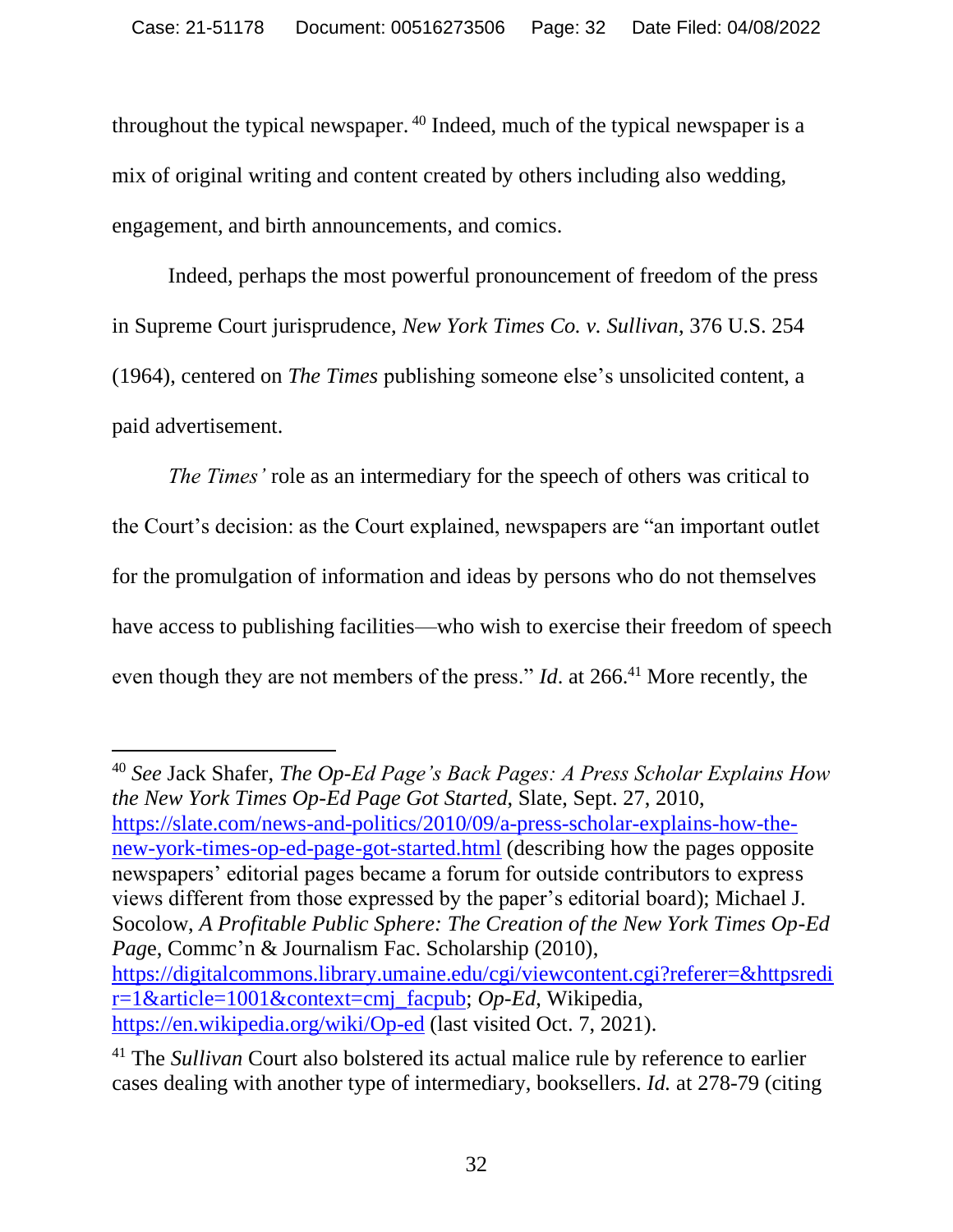Court recognized that social media sites now play that very role by providing "perhaps the most powerful mechanisms available to a private citizen to make his or her voice heard." *Packingham v. North Carolina*, 137 S. Ct. 1730, 1737 (2017).

It would also be a mistake to draw a constitutional line based on a service's perceived selectivity, and thus hold that *Tornillo* applies only after a certain degree of curation is achieved.<sup>42</sup> There is no dichotomy of selective and non-selective services. For both online and offline media, there exists a continuum of selectivity. News media is historically replete with examples of publications the primary purpose of which was the non-selective transmission of user speech. Pennysavers, for example, local newspapers either entirely or primarily composed of classified advertisements, coupons, life milestone announcements, congratulatory messages, recipes, public notices, and the like, have a long and storied history.<sup>43</sup> The curators, theater directors and booksellers whose artistic freedom amicus curiae National Coalition Against Censorship defends curate art, select plays to produce and books to publish or sell along a similar continuum and do not want to see their First

*Smith v. California*, 361 U.S. 147 (1959); *Bantam Books, Inc. v. Sullivan*, 372 U.S. 58 (1963)).

 $42$  As discussed above, the major social media sites have actively curated the user content on their sites since at least 2007. The Internet users represented by amicus curiae Woodhull Freedom Foundation understand that the perception of such services as "unmoderated" typically disregards the very active removal and moderation of constitutionally protected sexual expression.

<sup>43</sup> <https://en.wikipedia.org/wiki/Pennysaver> (last visited March 30, 2022)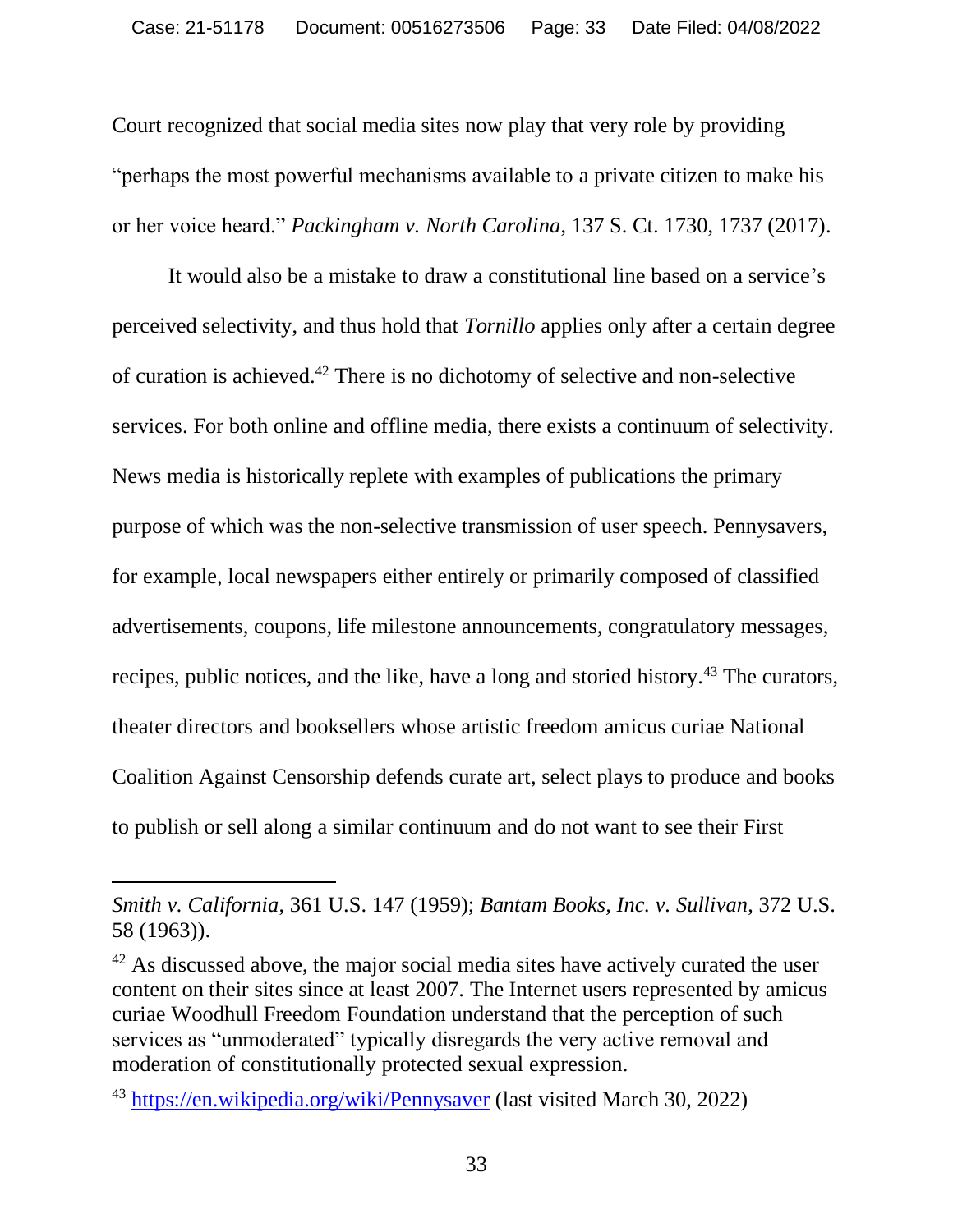Amendment rights depend upon their falling on the proper side of some selectivity line.

In *Tornillo*, the Supreme Court did not hesitate to recognize the First Amendment right of the opinion page editors to endorse candidates and exclude replies from opponents even though the press in 1974 was much different than that of our nation's Founders. This Court should likewise apply the same rule even if social media sites are not exactly the opinion pages of 1974.

#### **C. HB 20'S Reliance on the Size of a Platform's User Base Does Not Cure Its Constitutional Defects**

Rather than making it more constitutionally palatable, HB 20's limited application to platforms with large user bases only exacerbates its defects. As the appellees correctly argue, to prevent insidious viewpoint discrimination, the Supreme Court applies strict scrutiny to laws that restrict the speech of speakers based on size. *See Minneapolis Star & Tribune Co. v. Minn. Comm'r of Revenue*, 460 U.S. 575, 585 (1983) (striking down a law that applied only after \$100,000 of ink and paper were consumed in a year). "Where important First Amendment interests are at stake, the mass scope of disclosure is not an acceptable surrogate for injury." *Florida Star v. B.J.F.*, 491 U.S. 524, 540 (1989) (striking down a law that prohibited publication by an "instrument of mass communication").

#### **D. HB 20'S Publication Mandate Undermines Section 230**

HB 20's ban on editorial discretion violates and undermines the protections

34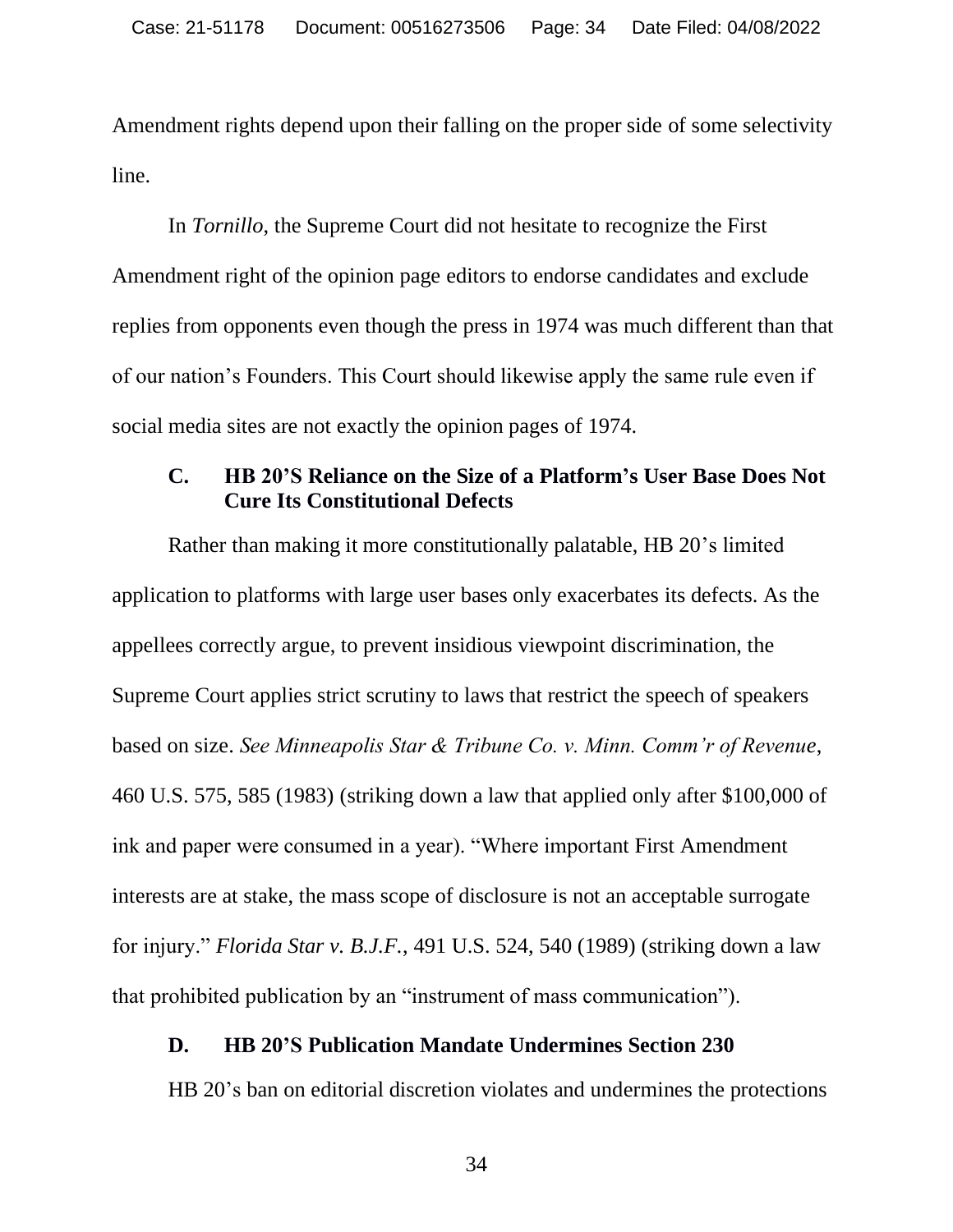of Section 230, the legal bedrock of the internet.<sup>44</sup> Congress enacted Section 230 to make it clear that the privately operated internet intermediaries that comprise the internet have the right to do exactly what Texas seeks to prevent them from doing—moderate content unencumbered by the threat of legal liability for doing  $\mathrm{SO}$ <sup>45</sup>

Section 230 bolsters the First Amendment right of social media companies to have their sites reflect their curatorial perspective. Subsection  $230 \text{ (c)}(1)$ provides internet intermediaries with limited immunity from liability based on the harm plaintiffs suffered from the intermediary acting as a publisher of usergenerated content. 47 U.S.C. § 230 (c)(1). This includes "reviewing, editing, and deciding whether to publish or to withdraw from publication third-party content." *Barnes v. Yahoo!, Inc.*, 570 F.3d 1096, 1102 (9th Cir. 2009). *Accord Klayman v. Zuckerberg*, 753 F.3d 1354, 1359 (D.C. Cir. 2014); *Green v. America Online*, 318 F.3d 465, 471 (3d Cir. 2003). Subsection 230 (c)(2) provides additional protection

<sup>44</sup> *See* David Post, *Opinion: A Bit of Internet History, or How Two Members of Congress Helped Create a Trillion or so Dollars of Value*, Washington Post, Aug. 27, 2015, [https://www.washingtonpost.com/news/volokh](https://www.washingtonpost.com/news/volokh-conspiracy/wp/2015/08/27/a-bit-of-internet-history-or-how-two-members-of-congress-helped-create-a-trillion-or-so-dollars-of-value/)[conspiracy/wp/2015/08/27/a-bit-of-internet-history-or-how-two-members-of](https://www.washingtonpost.com/news/volokh-conspiracy/wp/2015/08/27/a-bit-of-internet-history-or-how-two-members-of-congress-helped-create-a-trillion-or-so-dollars-of-value/)[congress-helped-create-a-trillion-or-so-dollars-of-value/](https://www.washingtonpost.com/news/volokh-conspiracy/wp/2015/08/27/a-bit-of-internet-history-or-how-two-members-of-congress-helped-create-a-trillion-or-so-dollars-of-value/) ("[I]t is impossible to imagine what the Internet ecosystem would look like today without [Section 230].").

<sup>45</sup> *See A Brief History of NSF and the Internet*, National Science Foundation, Aug. 13, 2003, [https://www.nsf.gov/news/news\\_summ.jsp?cntn\\_id=103050.](https://www.nsf.gov/news/news_summ.jsp?cntn_id=103050)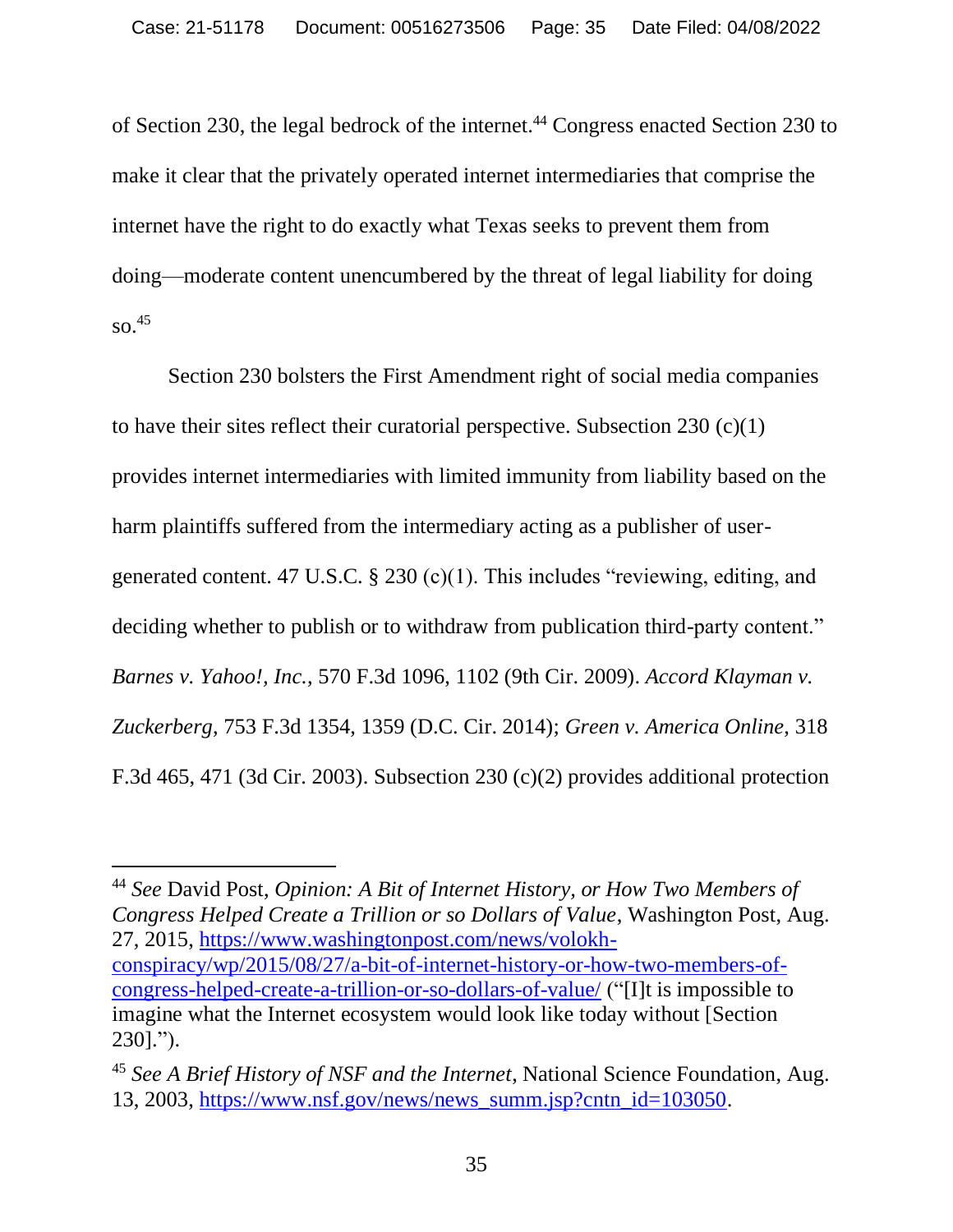against claims brought by content creators based on the intermediaries having blocked the plaintiffs' content or enabled others to do so. See 47 U.S.C. § 230  $(c)(2)$ .

Prior to Section 230, online platforms had two strong disincentives to moderate or otherwise engage with user-generated content. First, online platforms faced traditional publisher liability for content posted by their users: the liability could be based on notice if the platforms acted as mere passive conduits; but the liability did not require notice if the platforms engaged with user content in any way. *See Barnes*, 570 F.3d at 1101. Second, online platforms faced tort liability if a user was harmed by their content being taken down, blocked, or otherwise moderated. *See Barnes*, 570 F.3d at 1105.

Congress passed Section 230 to remove these disincentives and encourage platforms to develop and apply their own editorial standards, in ways that benefit users, or subsets of users, and reflect the values of the company, rather than acting out of fear of liability. *See Zeran v. America Online, Inc.*, 129 F.3d 327, 331 (4th Cir. 1997).

HB 20 cannot be reconciled with Section 230's protections or policy goals.

#### **III. INTERNET USERS ARE BEST SERVED BY VOLUNTARY MEASURES FOR CONTENT MODERATION RATHER THAN HB 20'S EDITORIAL MANDATES**

Internet users are better when content moderation is governed by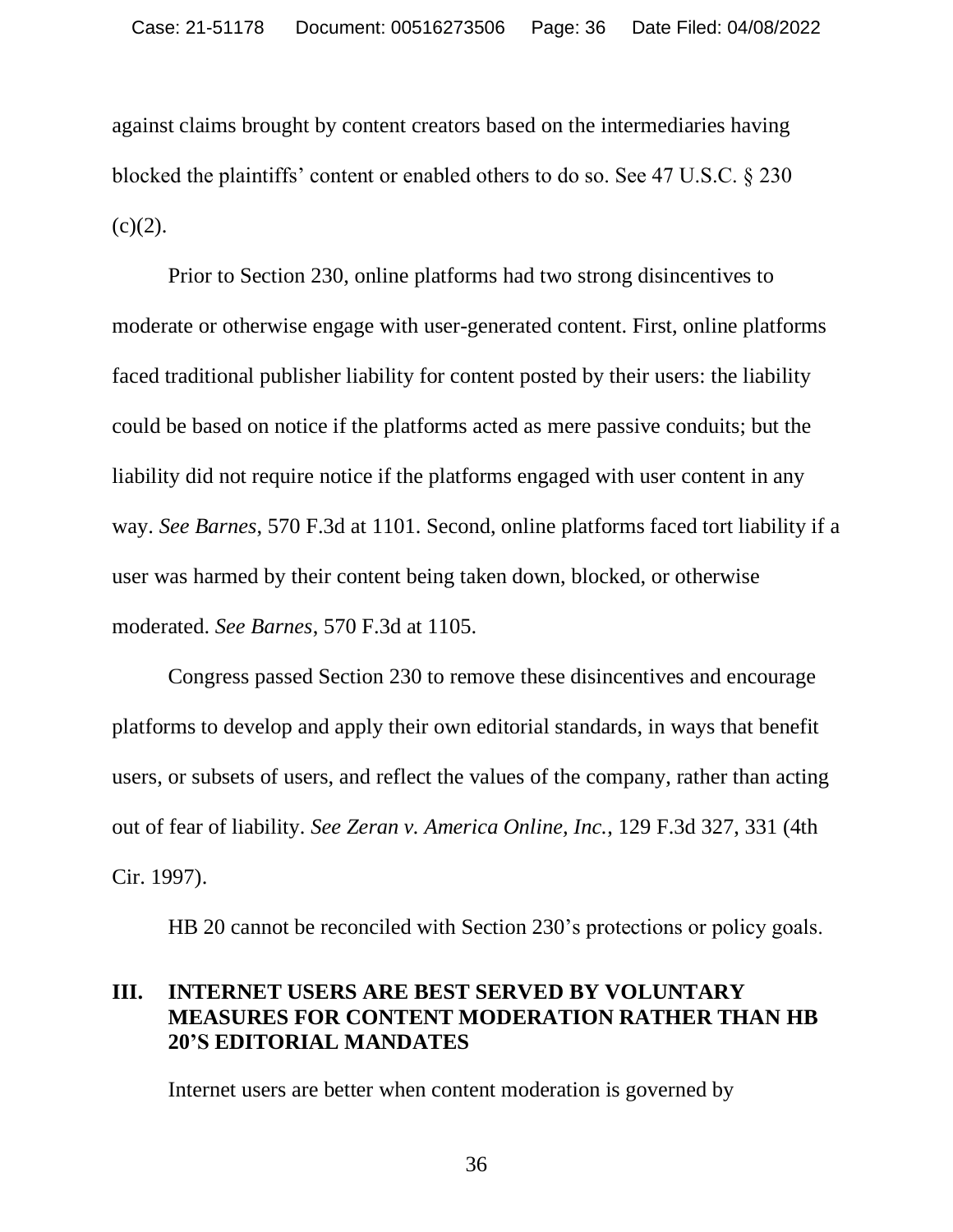"consensual . . . mechanisms," in the words of the Supreme Court in *Tornillo*, 418 U.S. at 254, however imperfect they may be. Both companies and users can look to several models for self-regulation. EFF and NCAC are among a broad range of civil society groups that has endorsed the Santa Clara Principles.<sup>46</sup> UNESCO has published principles focusing on transparency around content moderation decisions that are purposefully high-level, rather than prescriptive, in recognition of the "[v]ast differences in types, sizes, business models and engineering of internet platform companies" that make government mandates inappropriate.<sup>47</sup> The Internet Commission's annual Accountability Report aims to identify best practices scaled to an online service's maturity.<sup>48</sup>

# **A. HB 20's Mandated Complaint and Disclosure Procedures Are an Inseparable Part of The Law's Retaliatory Attack on Editorial Freedom**

With respect to HB 20's mandated transparency and complaint procedures, requirements such as these may be appropriate as an alternative to government restrictions on editorial practices only if they are carefully crafted to accommodate competing constitutional and practical concerns.

But HB 20 is not such a carefully crafted regulatory scheme and should not

<sup>46</sup> Santa Clara Principles, https://www.santaclaraprinciples.org/.

<sup>47</sup> *Letting the Sun Shine In: Transparency and Accountability in the Digital Age* at 1, UNESCO (2021), [https://unesdoc.unesco.org/ark:/48223/pf0000377231.](https://unesdoc.unesco.org/ark:/48223/pf0000377231)

<sup>48</sup> *Accountability Report 2.0*, Internet Comm'n (2022), [https://inetco.org/report.](https://inetco.org/report)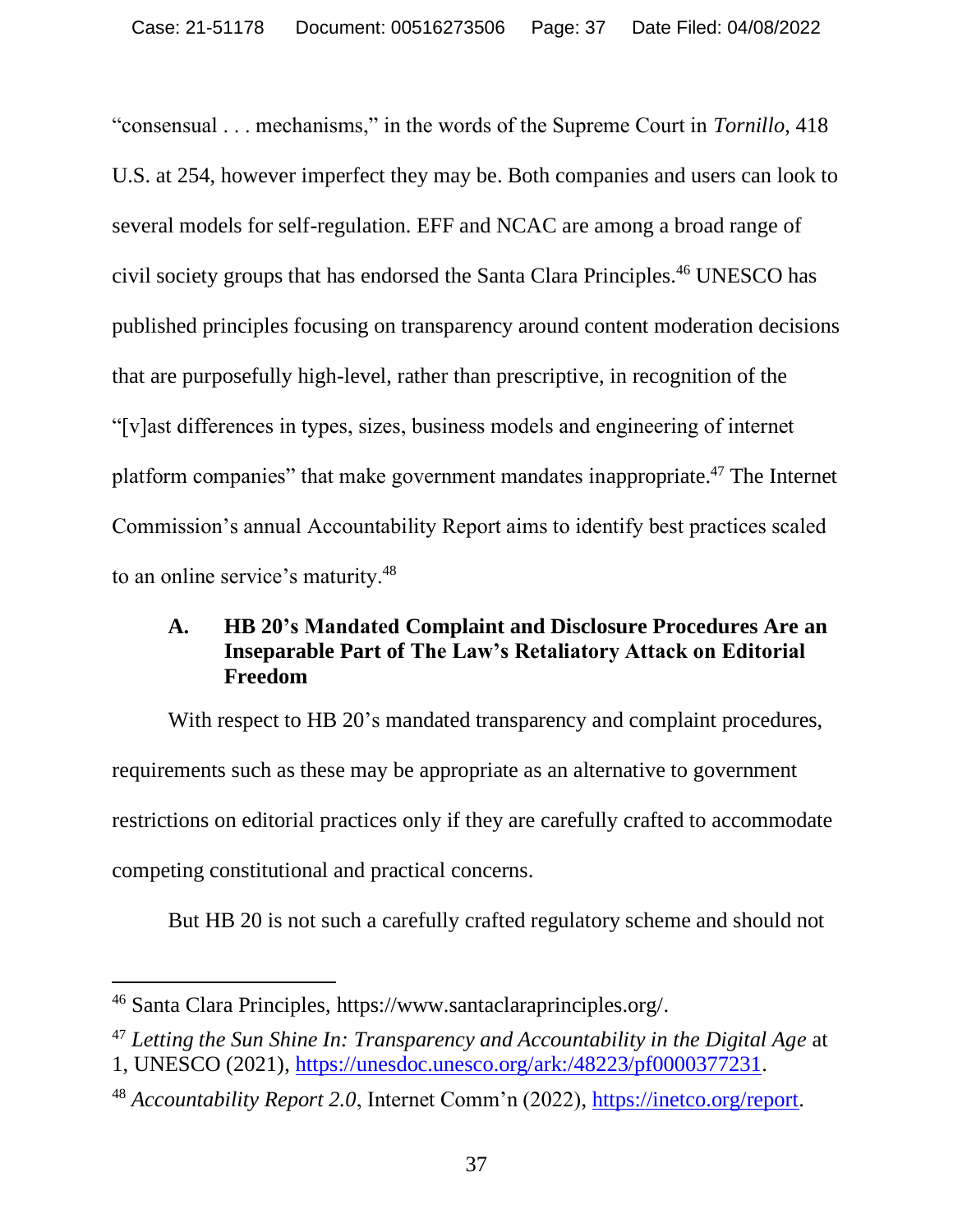be upheld. Its user-focused provisions, such as requiring annual notice to users on the use of algorithms, are part and parcel of the law's restrictions on editorial discretion. They are likewise motivated by misconceptions about disproportionate partisan censorship and thus raise the specter of selective punitive enforcement.<sup>49</sup>

HB 20's Disclosure Requirements and Complaint Procedures will also stifle innovation that would best serve internet users. Indeed, they will likely further entrench the market dominance of the very social media companies the law targets because compliance will require a significant investment of both money and time. Although the companies that currently meet HB 20's 50-million-monthly-US-users criteria may be profit-driven, users would be best served by wide adoption of nonprofit and decentralized social media services that did not rely on advertising or exploiting their users' private data. Because HB 20's mandates functionally require that popular social media sites be highly capitalized, those alternatives may never develop. Separately, the law's technical mandates will inevitably become obsolete.

While some of the self-regulatory models mentioned above do urge online publishers to adopt robust transparency and complaint procedures, those models are not templates for regulation.<sup>50</sup> The Santa Clara Principles specifically states

<sup>&</sup>lt;sup>49</sup> The Attorney General's use of civil investigative demands against Twitter has already raised such concerns. *See Twitter v. Paxton*, 26 F.4th 1119 (9th Cir. 2022). <sup>50</sup> The Santa Clara Principles, https://www.santaclaraprinciples.org/ (emphasis in original).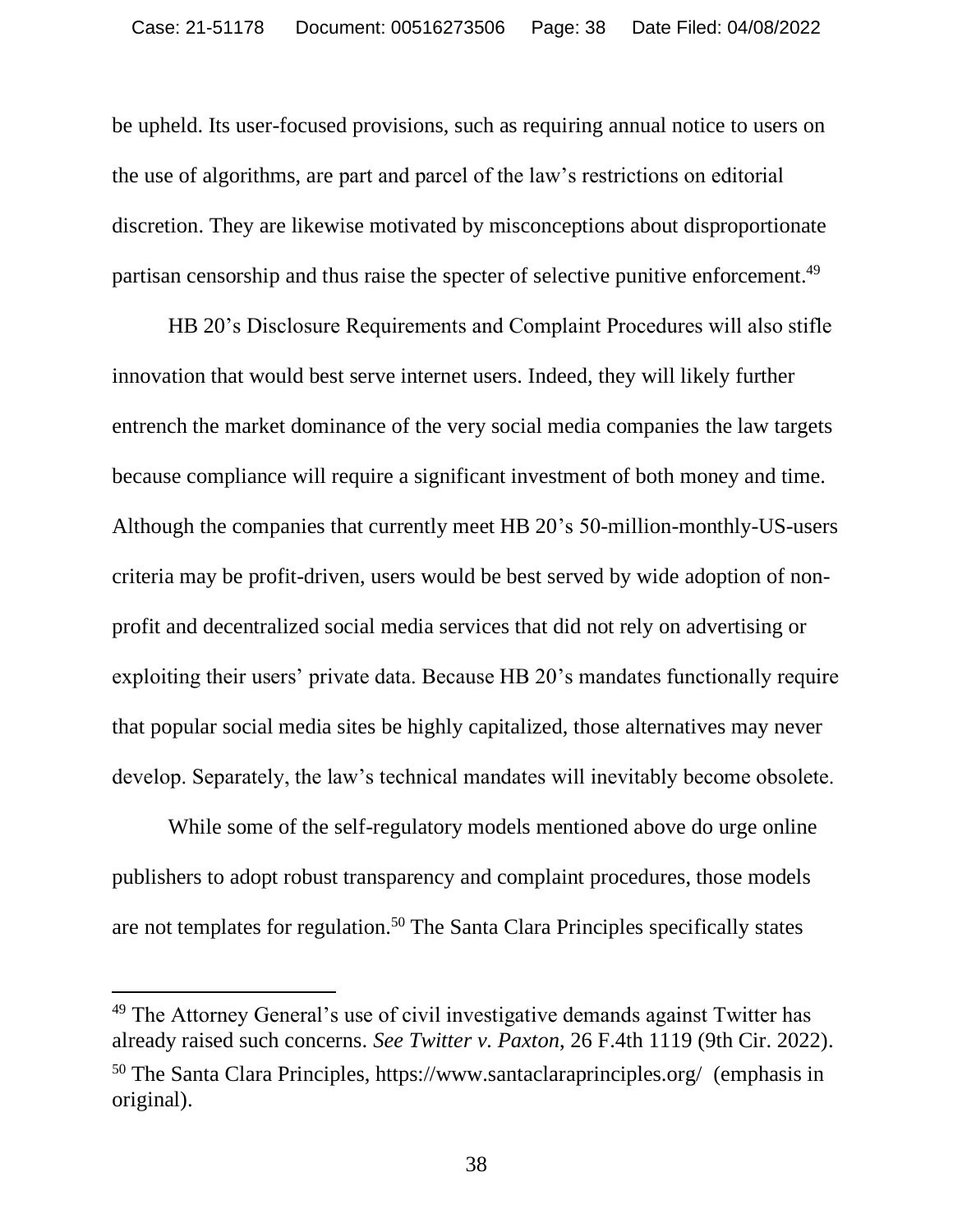"This second iteration of the Santa Clara Principles has been developed to support

companies to comply with their responsibilities to respect human rights and

enhance their accountability, and to assist human rights advocates in their work.

#### **They are not designed to provide a template for regulation."** In a Note to

Regulators,<sup>51</sup> the Principles explain that its transparency and reporting standards do

not readily scale or account for the variations among online services:

The Santa Clara Principles seeks to set standards. Some services will appropriately meet these standards. Some will appropriately meet only some of them, while others will and should exceed them. Where any particular service falls will depend on many factors—number of users, capitalization, age, focus of service, editorial priorities, user priorities—that will vary from service to service. While companies should design their services with due process in mind from the beginning, companies must have some flexibility as to how they implement the Santa Clara Principles, from their inception, and then evolving over time as the service matures. The Santa Clara Principles are thus best seen as touchstones against which any company's practices can be evaluated and compared, not as dictates.

To maintain this necessary flexibility, governments should resist legal mandates that would be prohibitively expensive or practically impossible to meet. Such mandates discourage new entrants into the field and thus discourage innovation and competition. Even among well-established services, there are no metrics that readily correspond to a required level of compliance.

The Principles also discuss other obstacles to employing them as

governmental mandates: the potential for political exploitation, the variation

among regional and national legal systems that govern these inherently

<sup>51</sup> A Note to Regulators, https://www.santaclaraprinciples.org/regulators/.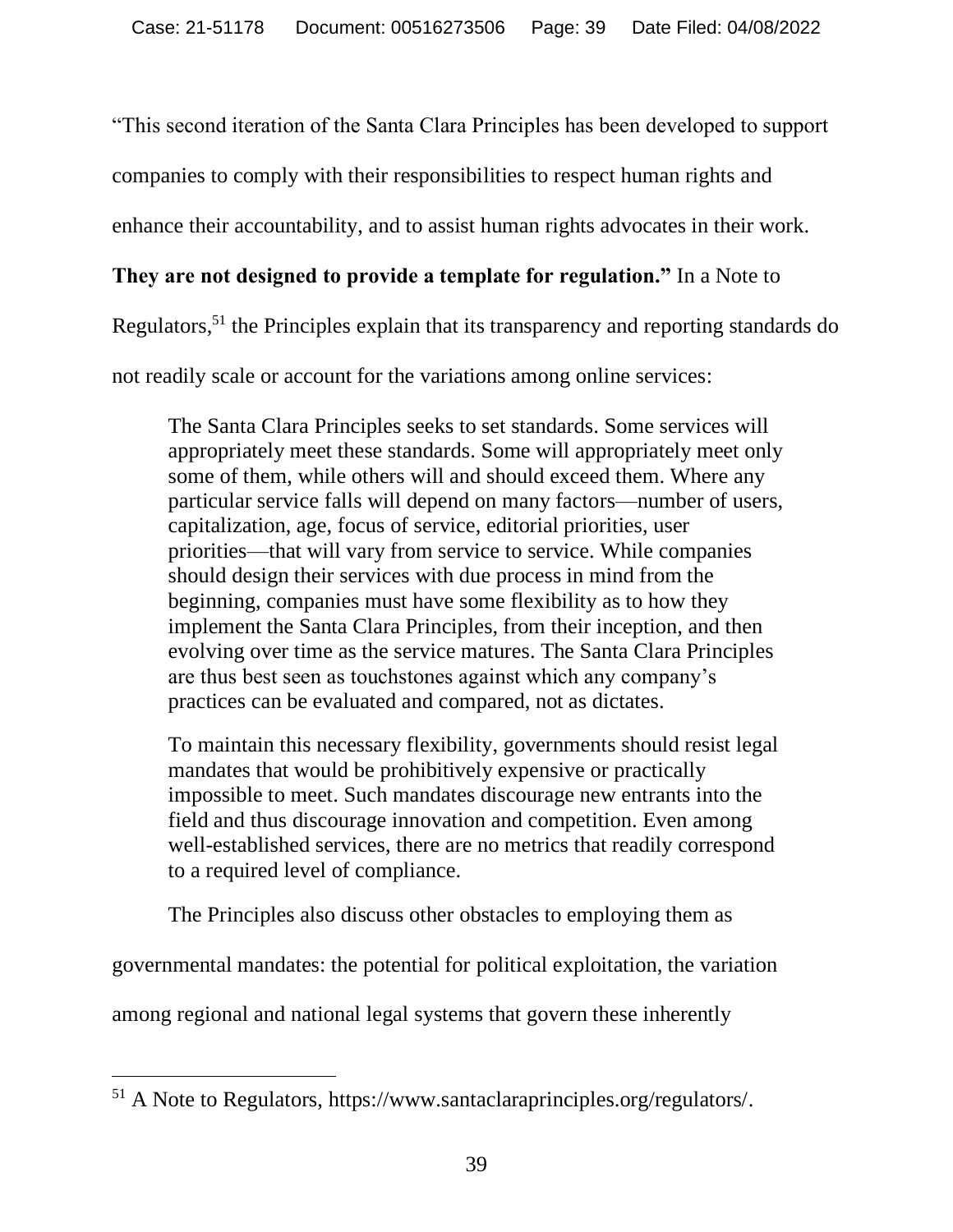international services, and the constantly evolving landscape of available services.<sup>52</sup>

# **B. Governments May Use Non-Retaliatory Measures to Promote Competition Online**

This is not to say that governments have no regulatory authority over online services. Regulatory measures that do not target the editorial process or are not enacted in retaliation against disfavored editorial policies and decisions may be acceptable.

Amicus EFF supports regulations that benefit users, promotes user choice and control by encouraging competition,<sup>53</sup> and platform interoperability.<sup>54</sup>

# **CONCLUSION**

For the foregoing reasons, amici curiae respectfully request that the Court

affirm the District Court.

Dated: April 8, 2022 Respectfully submitted,

/s/ David Greene David Greene

<sup>52</sup> *Id*.

<sup>53</sup> *Comment on Evaluating the Competitive Effects of Corporate Acquisitions and Mergers*, EFF (August 20, 2018), [https://www.eff.org/document/eff-comments-ftc](https://www.eff.org/document/eff-comments-ftc-competition-0)[competition-0.](https://www.eff.org/document/eff-comments-ftc-competition-0)

<sup>54</sup> Bennett Cyphers, Cory Doctorow, *The New ACCESS Act Is a Good Start. Here's How to Make Sure It Delivers.*, EFF (June 21, 2021), [https://www.eff.org/deeplinks/2021/06/new-access-act-good-start-heres-how](https://www.eff.org/deeplinks/2021/06/new-access-act-good-start-heres-how-make-sure-it-delivers)[make-sure-it-delivers.](https://www.eff.org/deeplinks/2021/06/new-access-act-good-start-heres-how-make-sure-it-delivers)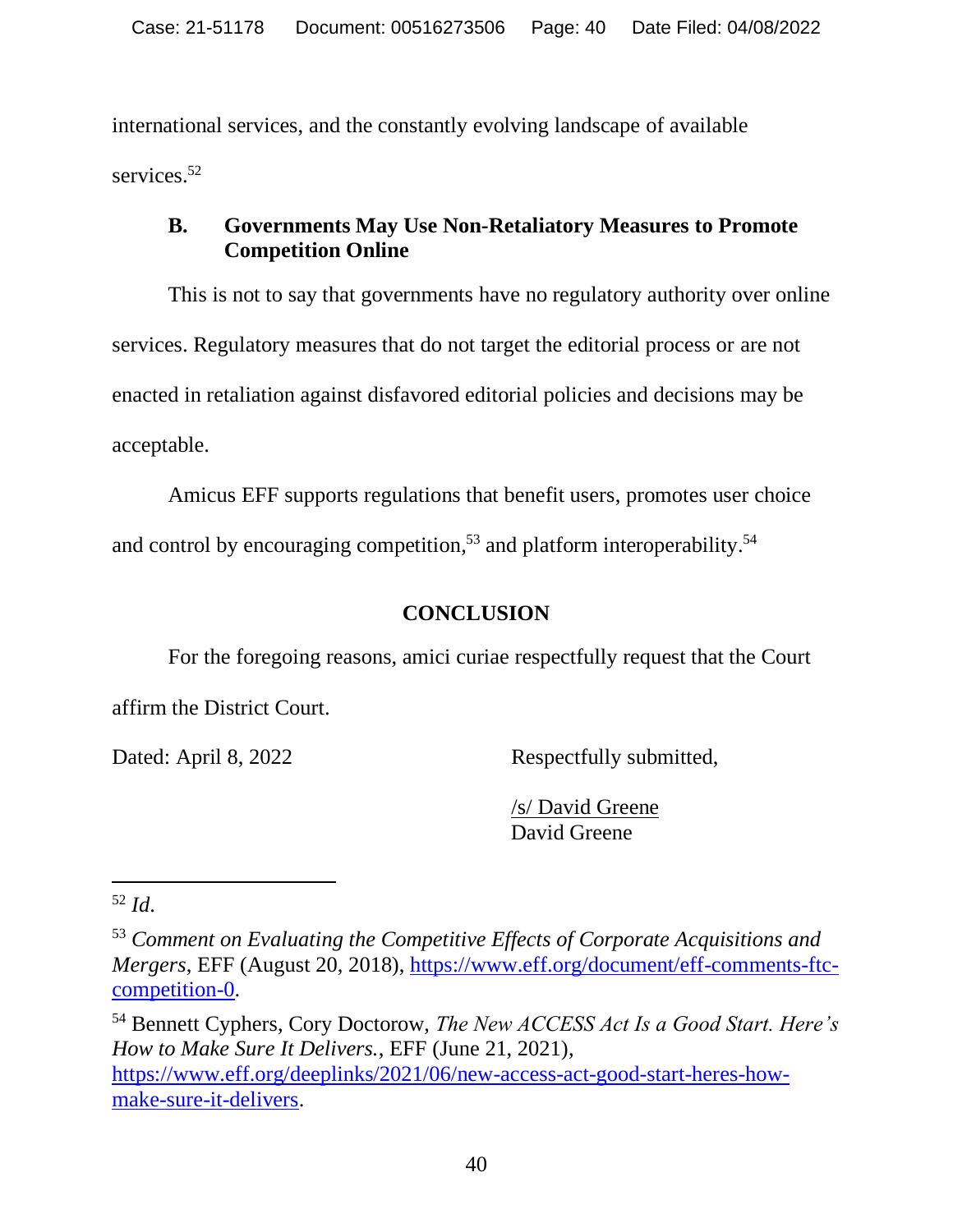Mukund Rathi ELECTRONIC FRONTIER FOUNDATION 815 Eddy Street San Francisco, CA 94109 Tel.: (415) 436-9333 Email: [davidg@eff.org,](mailto:davidg@eff.org) [mukund@eff.org](mailto:mukund@eff.org)

Thomas S. Leatherbury VINSON & ELKINS L.L.P. 2001 Ross Avenue Suite 3900 Dallas, Texas 75201-2975 Tel.: (214) 220-7700 Fax: (214) 999-7792 Email: [tleatherbury@velaw.com](mailto:tleatherbury@velaw.com)

*Counsel for Amici Curiae Electronic Frontier Foundation, National Coalition Against Censorship, and Woodhull Freedom Foundation*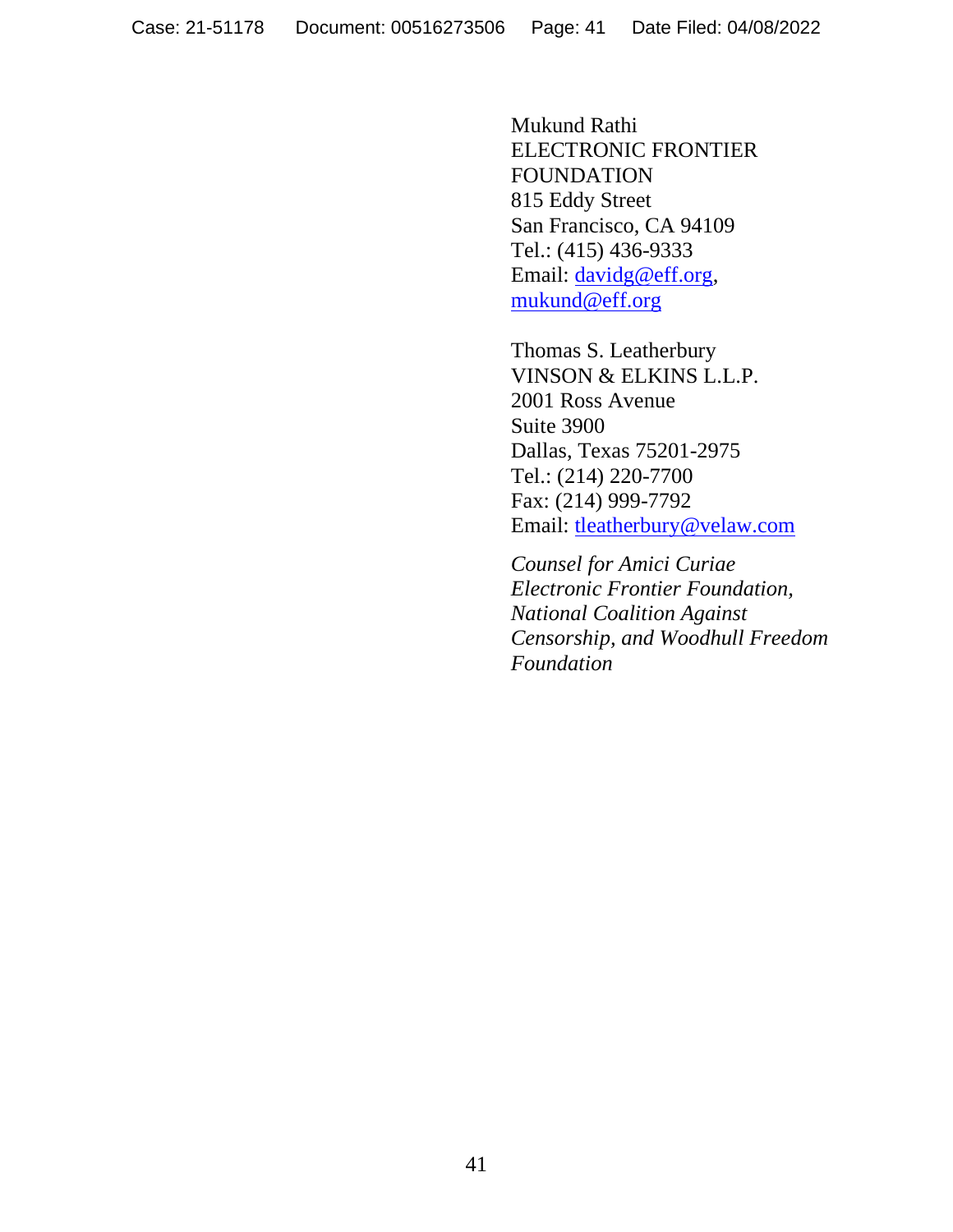# **CERTIFICATE OF SERVICE**

I hereby certify that the foregoing was filed electronically with the Clerk of

the Court for the United States Court of Appeals for the Fifth Circuit on April 8,

2022 and will, therefore, be served electronically upon all counsel.

Dated: April 8, 2022 /s/ David Greene

David Greene